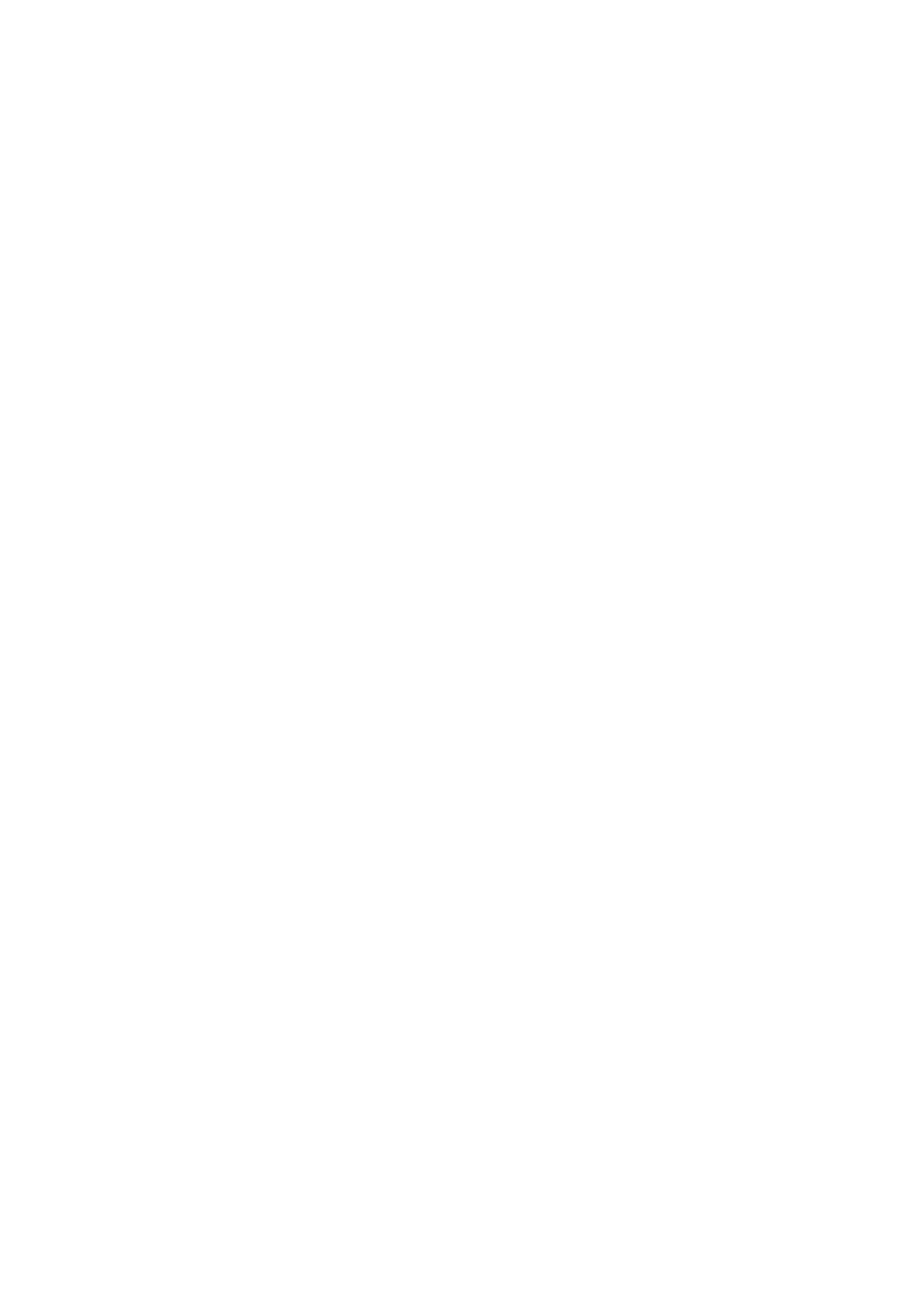# A Guide to Pre-implantation Genetic Diagnosis

by Ailsa Taylor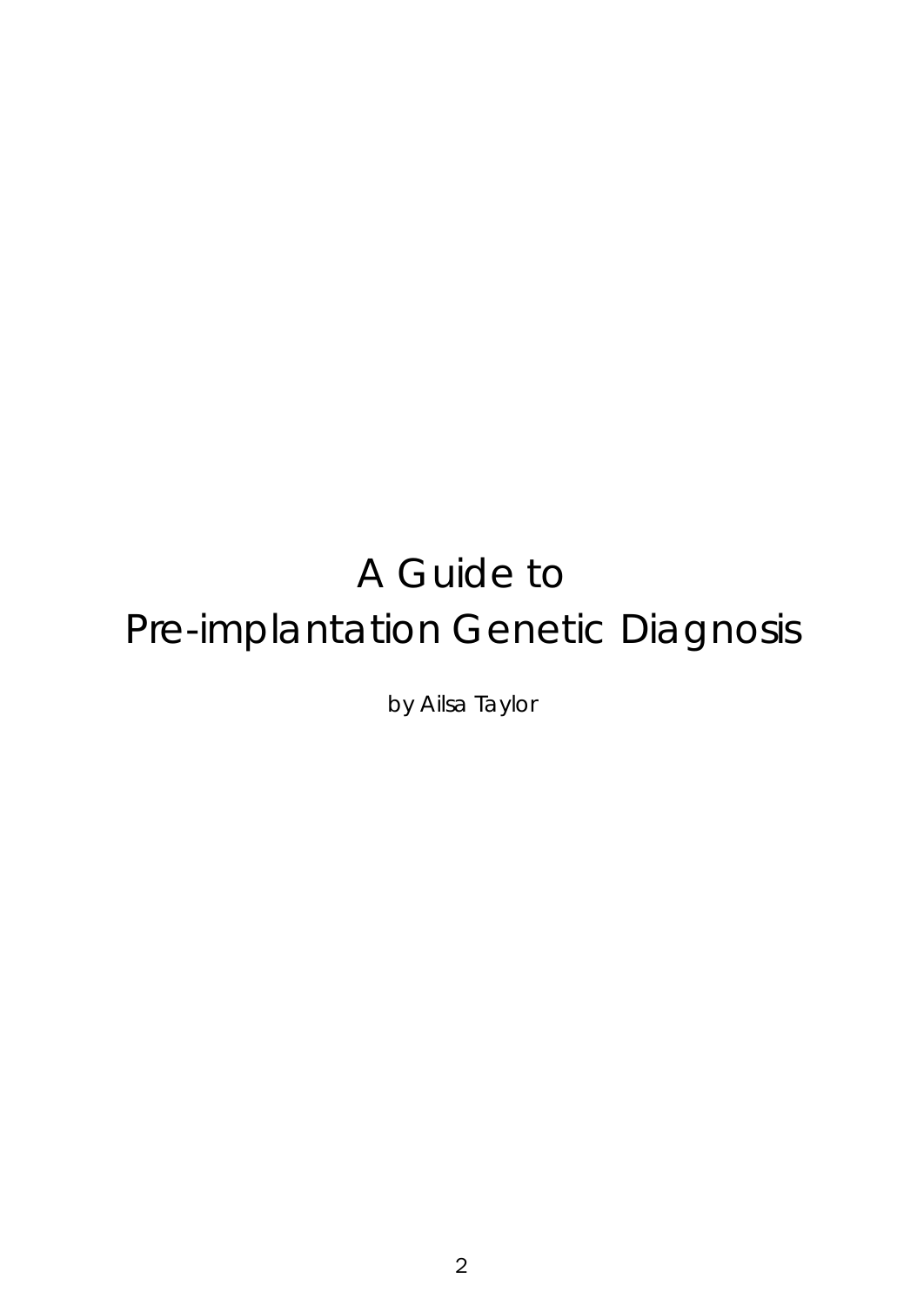# A Guide to Pre-implantation Genetic Diagnosis by Ailsa Taylor

#### **Published July 2008 by**

The Galton Institute 19 Northfields Prospect NorthfieldsLondon SW18 1PE www.thegaltoninstitute.org.uk

**In association with** Progress Educational Trust 140 Gray's Inn Road London WC1X 8AX [www.progress.org.uk](http://www.progress.org.uk/)

© The Galton Institute 2008

**Front cover image** Dr Anna Tanczos Website: [www.tanczos.co.uk](http://www.tanczos.co.uk/)

**Print**CM Print Website: <u>[www.cmprint.co.uk](http://www.cmprint.co.uk/)</u> **Editorial Board**Dr Jess Buxton*Genetics Editor, BioNews*

Professor Marcus Pembrey *Emeritus Professor of Paediatric Genetics, Institute of Child Health, UCL. Chair, Progress Educational Trust.*

Thanks to Alison Lashwood, Consultant Nurse in Genetics and PGD, Guy's Hospital, and Alan Thornhill, Scientific Director, The London Bridge Fertility, Gynaecology and Genetics Centre, for reviewing drafts.

**Photographic Credits** Dr Alan Thornhill *Scientific Director, The Bridge Centre*

Mr Stuart Lavery *Consultant Gynaecologist, IVF Hammersmith*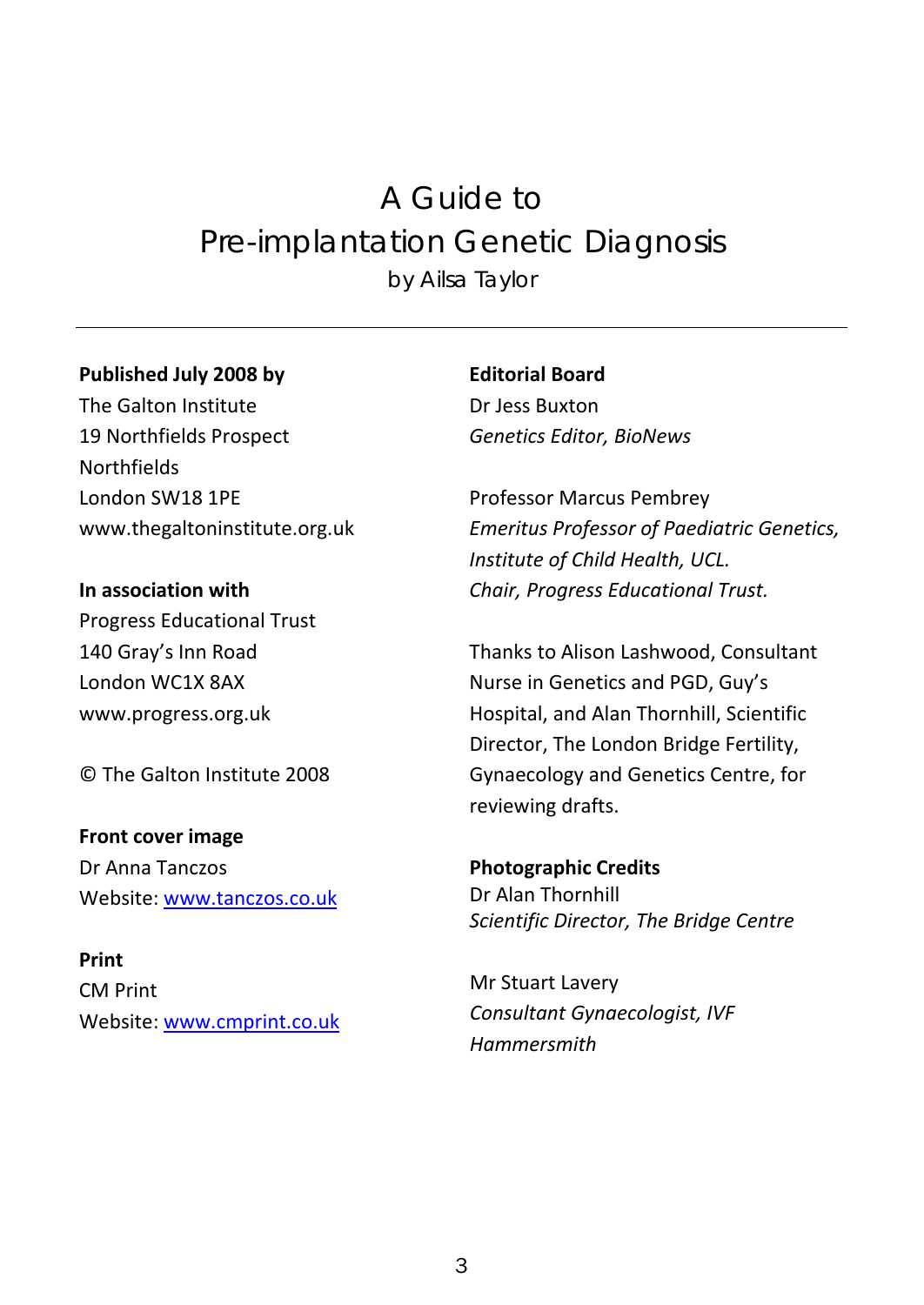# Contents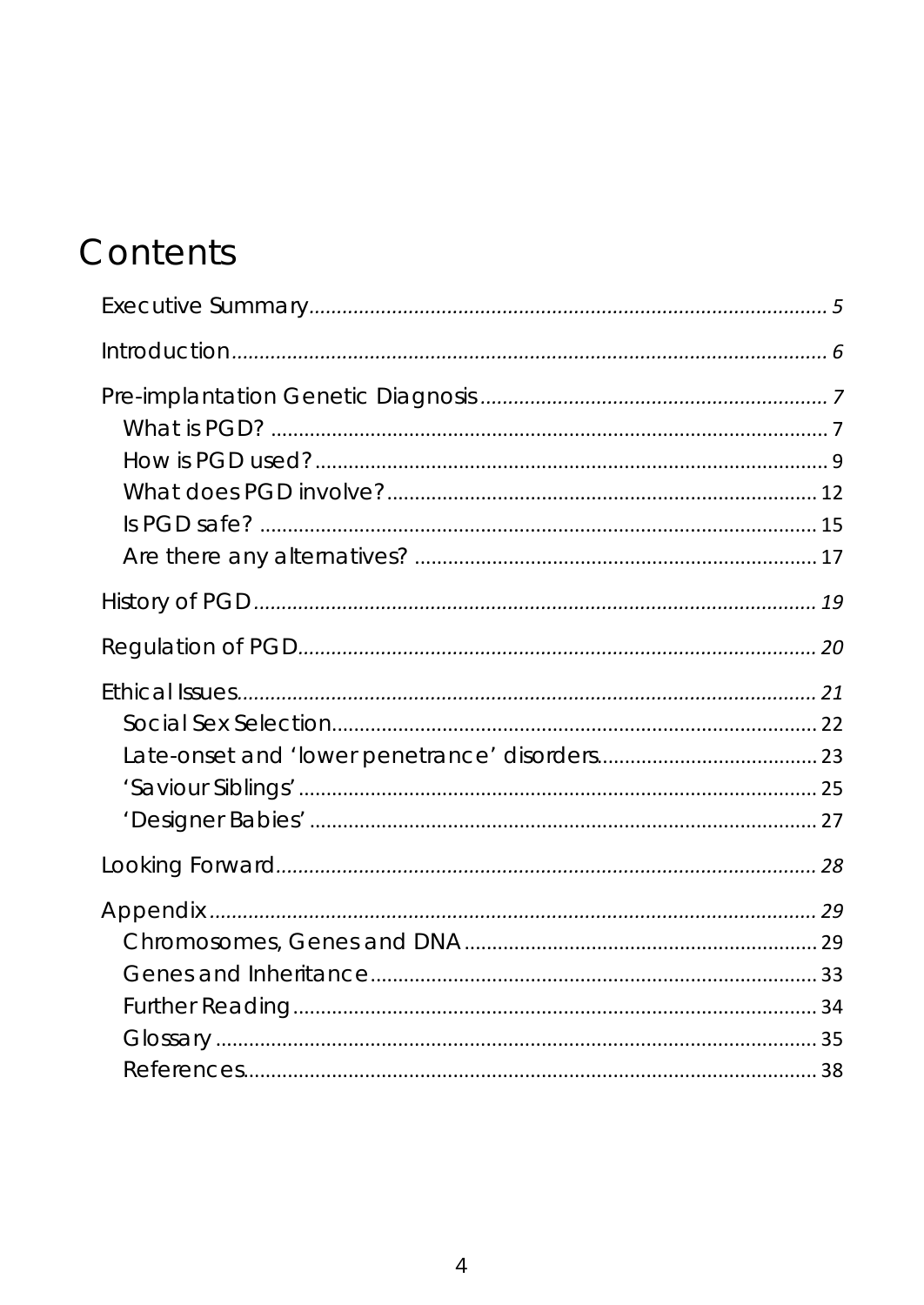# <span id="page-5-0"></span>Executive Summary

Since 1989 it has been possible to create embryos, by mixing sperm and eggs in the laboratory, and then to test them for certain genetic and chromosomal conditions, using <sup>a</sup> technique called Pre‐implantation Genetic Diagnosis (PGD). When PGD first became available, it was used primarily by couples known to be at high risk of passing on <sup>a</sup> serious genetic disorder to their children. But in more recent years <sup>a</sup> number of unforeseen uses of PGD have emerged, making headlines and attracting <sup>a</sup> firestorm of responses from both scientists and the public.

For example, several couples worldwide have used PGD to conceive tissue matched babies who can donate umbilical cord blood to help save the lives of sick siblings – so‐ called 'saviour siblings'. Other unforeseen uses of PGD include sex selection for non‐ medical reasons and testing for diseases that do not appear until late adulthood, or similarly 'predispositions' to disease that may never result in illness. In addition to these new uses of PGD, some infertility experts have suggested that the embryos of all patients undergoing *in vitro* fertilisation (IVF) treatment should be routinely screened for chromosomal abnormalities, using <sup>a</sup> variation of PGD called Preimplantation Genetic Screening (PGS). But given the invasive nature of PGS, opponents argue that in most cases infertile patients stand <sup>a</sup> better chance of <sup>a</sup> live birth without any additional tests on their IVF embryos.

While PGD represents <sup>a</sup> revolutionary step towards the goal of increasing reproductive choice, it is also exists as <sup>a</sup> powerful force demanding carefully considered regulatory and legal frameworks, with input from <sup>a</sup> wide range of experts including ethicists, medical professionals, patients and the general public.

What follows is intended as <sup>a</sup> simple guide to pre‐implantation genetic diagnosis aimed at highlighting the relevant procedures and technologies behind PGD, as well as its past, present and future applications. By shedding light on some of the important ethical and legal dilemmas raised by this technology, this booklet provides information for those who may wish to join the debate over PGD, who need to make use of PGD themselves, or who just want to learn more about the subject.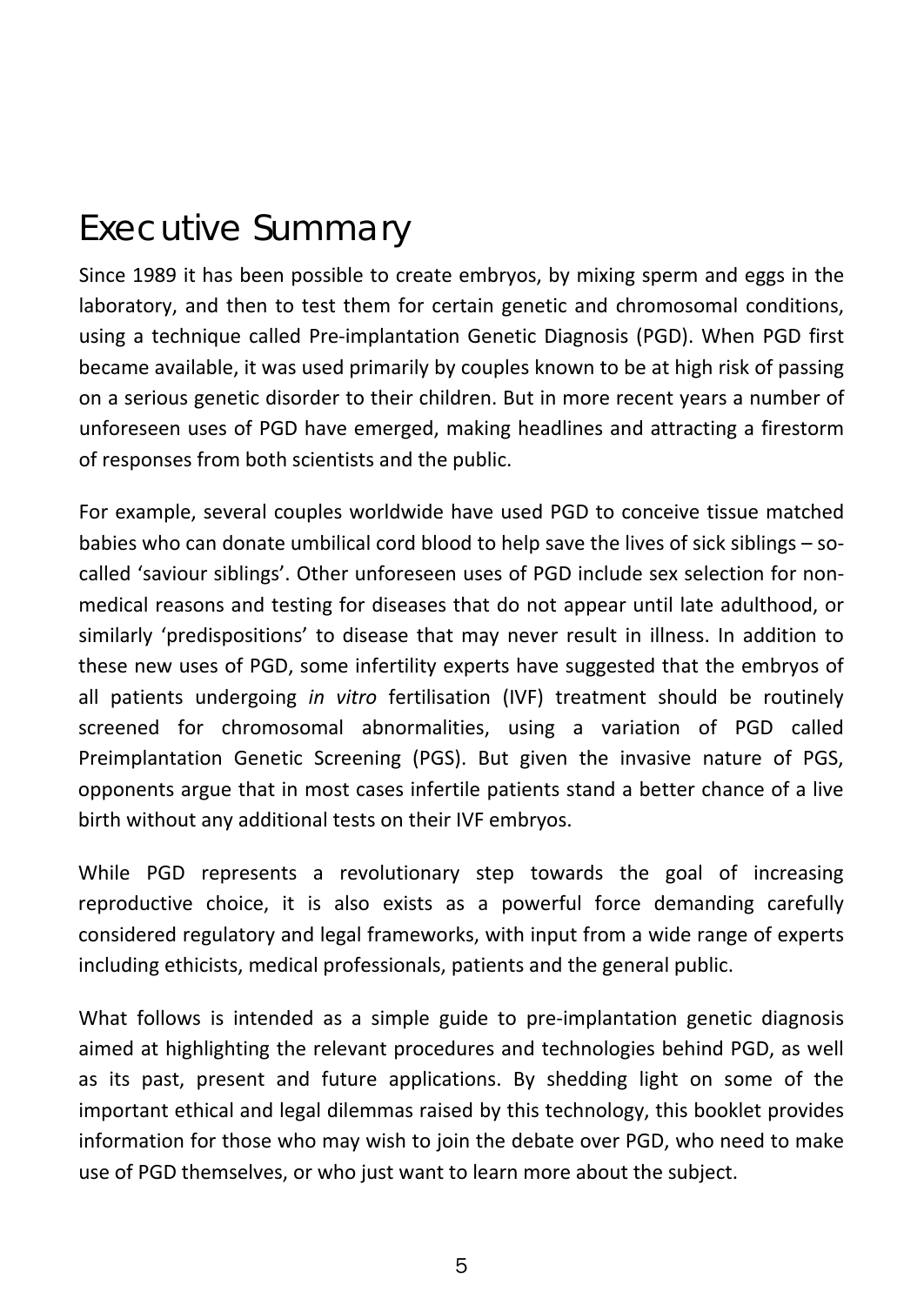# <span id="page-6-0"></span>Introduction

Over recent decades our understanding of the genetic basis of human disease has increased dramatically, enabling us to pinpoint the causes of many inherited conditions right down at the level of the DNA of the genes. Along with the development of powerful techniques to detect the specific gene mutations that cause serious diseases such as cystic fibrosis, Duchenne muscular dystrophy or thalassaemia, this knowledge has led to many new diagnostic and predictive genetic tests. But knowing what causes <sup>a</sup> genetic condition does not necessarily mean that we better know how to treat it. Without the cures to match, many couples at risk of having <sup>a</sup> child with <sup>a</sup> serious genetic disorder have, in the past, been left with an extremely difficult decision to make. Should they risk bringing an unhealthy child into the world or decide not to have children at all? But today, the development of new reproductive technologies has increased the options available to couples in this difficult situation.

One such technology – <sup>a</sup> procedure known as Prenatal Diagnosis (PND) – gives couples the option of choosing to terminate <sup>a</sup> pregnancy which tests positive for <sup>a</sup> particular genetic disorder. But making <sup>a</sup> choice over whether or not to terminate <sup>a</sup> pregnancy can be <sup>a</sup> very difficult decision in itself and one which, whether it be for moral, religious or personal reasons, many couples find unacceptable. The development of Pre‐implantation Genetic Diagnosis (PGD) provides another option for some of these families, one that allows couples at increased risk of passing on <sup>a</sup> genetic disorder to their children to start their pregnancy with the same chance of having <sup>a</sup> healthy baby as anyone else.

PGD is <sup>a</sup> technique which brings together IVF and genetic testing, enabling couples to create embryos in the laboratory by mixing eggs and sperm, and then carry out genetic tests on them, transferring only those embryos free of <sup>a</sup> specific genetic defect to the womb.

IVF success rates (that is the percentage of cycles which result in <sup>a</sup> live birth) currently average 21.6% (HFEA, 2007) and PGD rates are probably similar or lower than IVF as <sup>a</sup> whole. Moreover, the costs involved with PGD are considerable, and in most countries the entire expense is met by the patients themselves. This may in part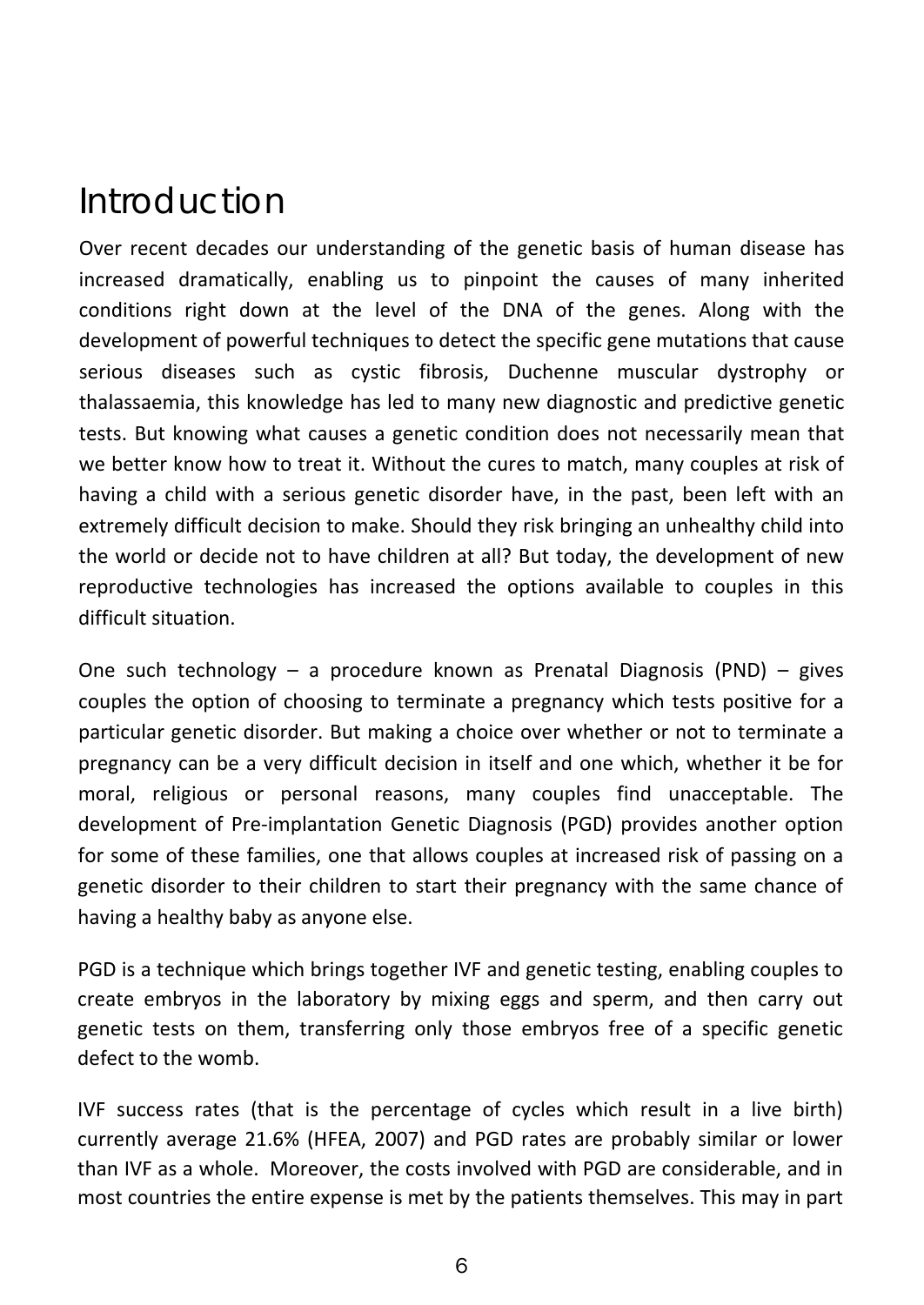<span id="page-7-0"></span>help to explain why PGD is currently not in wide use. These two factors may help to explain why PGD is not likely to become widely used for non‐essential reasons. The primary objective of PGD has always been to avoid harm to the unborn child and in the beginning it was solely used by couples at risk from passing on <sup>a</sup> serious genetic disorder to their children. Nonetheless, the use of PGD is expanding, creating new ethical and legal dilemmas in need of careful scrutiny and regulation.

# Pre-implantation Genetic Diagnosis

## *What is PGD?*

Pre‐implantation Genetic Diagnosis (PGD) brings together two areas of science: in vitro fertilisation (IVF) – originally developed to treat infertility – and genetic testing. IVF involves extracting eggs from the woman, obtaining sperm from her partner and mixing them together in <sup>a</sup> glass dish so that fertilisation can take place outside of the mother's body. When carried out for PGD, <sup>a</sup> variation of IVF called intracytoplasmic sperm injection (ICSI) is generally used, where <sup>a</sup> single sperm is injected into the egg. This ensures the sample isn't contaminated by non‐embryo DNA, which could make the risk of <sup>a</sup> wrong diagnosis higher. For infertile couples, any resulting embryos would be checked to make sure they are developing normally and then one, or occasionally two, would be transferred back into the mother's womb in the hope that a pregnancy will result. But in PGD this checking process goes <sup>a</sup> step further to look at the genetic make up of the embryo.

In PGD the embryos are allowed to develop in the laboratory for three days, during which time they undergo three cell divisions, until they consist of around eight cells. At this stage in the embryo's development every cell is identical and has the ability to develop into any tissue in the body, <sup>a</sup> state known as 'totipotence'. As <sup>a</sup> result, it is possible to ascertain the genetic make up of embryos created in this way by using <sup>a</sup> fine glass tube to remove one or two cells from the embryo, without affecting its normal development, in <sup>a</sup> process known as an 'embryo biopsy'.

The biopsied cells are tested in one of two ways, depending on the type of genetic abnormality (see fig.1). If the genetic abnormality is <sup>a</sup> mutation in <sup>a</sup> single gene, the relevant section of DNA from them must first be extracted and copied many times so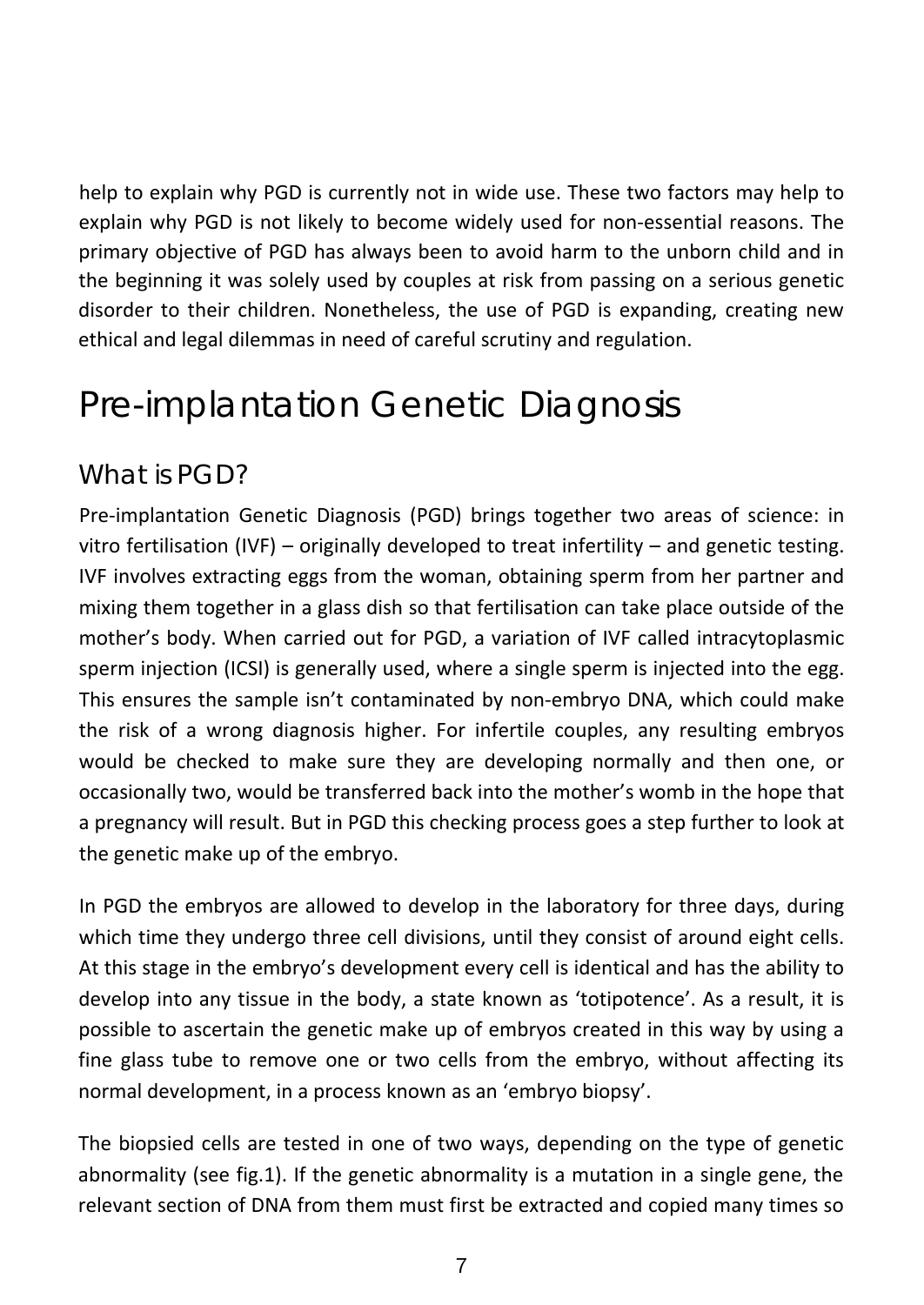there is enough to reliably test for <sup>a</sup> mutation in the laboratory. This is done using the polymerase chain reaction (PCR), <sup>a</sup> DNA‐amplification technique which, although it has been in routine use for the past fifteen years, is still technically demanding when carried out on <sup>a</sup> single cell.

To test for chromosomal abnormalities or to determine the sex of an embryo, another technique called fluorescent *in situ* hybridisation (FISH) is used. FISH uses fluorescent 'tags' to look directly at the chromosome complement of <sup>a</sup> cell e.g. to detect the Y‐chromosome in sex determination or to detect chromosomal abnormalities.

#### **Fig 1: Methods for detecting gene and chromosome abnormalities in PGD**

#### **Embryo Biopsy**

A fine glass tube is used to remove one or two cells from the embryo, without affecting its normal development.



Fluorescently-labelled pieces of DNA are used to detect specific genes, chromosome segments or chromosomes, in the cell when examined under a special microscope.

**Fluorescent In Situ Hybridization (FISH)** 





#### **Polymerase Chain Reaction (PCR)**

A technique for making millions of copies of a specific DNA sequence, used to detect a single letter gene change in the DNA of the cell.

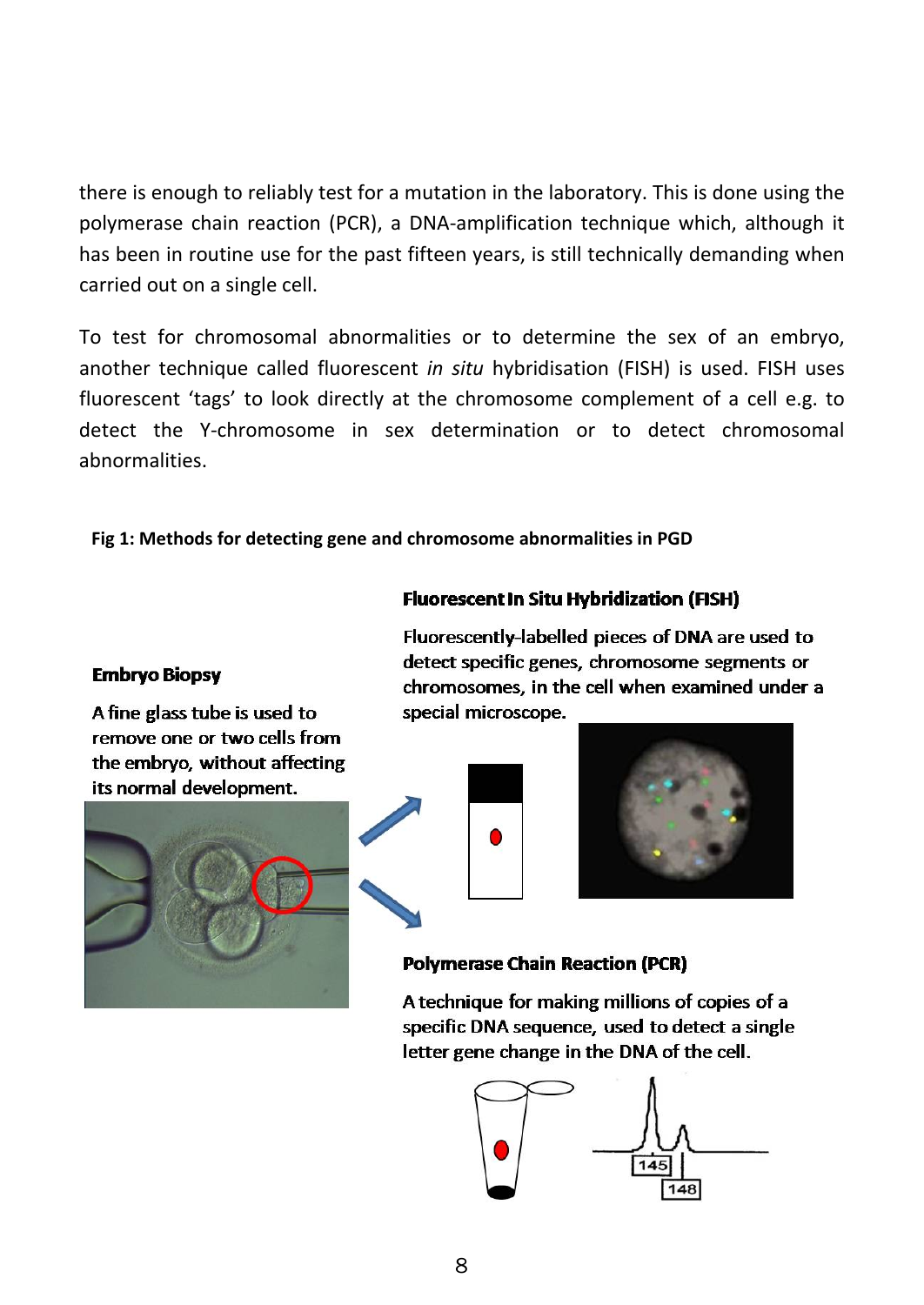# <span id="page-9-0"></span>*How is PGD used?*

#### *Single‐Gene Disorders*

Originally PGD was developed to help parents avoid passing on <sup>a</sup> known genetic disorder to their children, without going through the multiple terminations often encountered following prenatal diagnosis (PND). For the first time, PGD allowed couples to know their baby would not have the genetic disorder, even before the pregnancy began.

The nature of the technique (see 'embryo selection') means that generally, only those at risk from passing on genetic disorders caused by <sup>a</sup> *known* mutation in <sup>a</sup> single gene (e.g. cystic fibrosis) or where the disorder only affects males (e.g. haemophilia) are suitable candidates for PGD. A new technique called Preimplantation Genetic Haplotyping (PGH) means that PGD can also now be used in some families where the faulty gene has been pinpointed, but the exact mutation remains unknown (for details see below).

#### *Chromosomal Abnormalities*

Sometimes birth defects are caused, not by <sup>a</sup> tiny mutation in <sup>a</sup> single gene, but by <sup>a</sup> big rearrangement of the chromosomes called translocations, in which parts of two different chromosomes have switched places. A person may have <sup>a</sup> 'balanced' translocation and be healthy, but have <sup>a</sup> high risk of having <sup>a</sup> child with an 'unbalanced' translocation causing either recurrent miscarriage or problems with development of the fetus. PGD can be used to test which type of translocation is carried by the embryo.

#### BOX 1: Could embryo screening improve pregnancy rates?

Another type of embryo test, known as preimplantation genetic screening (PGS) or aneuploidy screening, allows the chromosomes of an embryo - rather than its particular genes ‐ to be studied in order to establish whether there is the right number. 'Aneuploidy', <sup>a</sup> condition more common in older women embarking on pregnancy, is the situation where an embryo contains the wrong number of chromosomes in each cell ‐ <sup>a</sup> state which normally prevents embryos from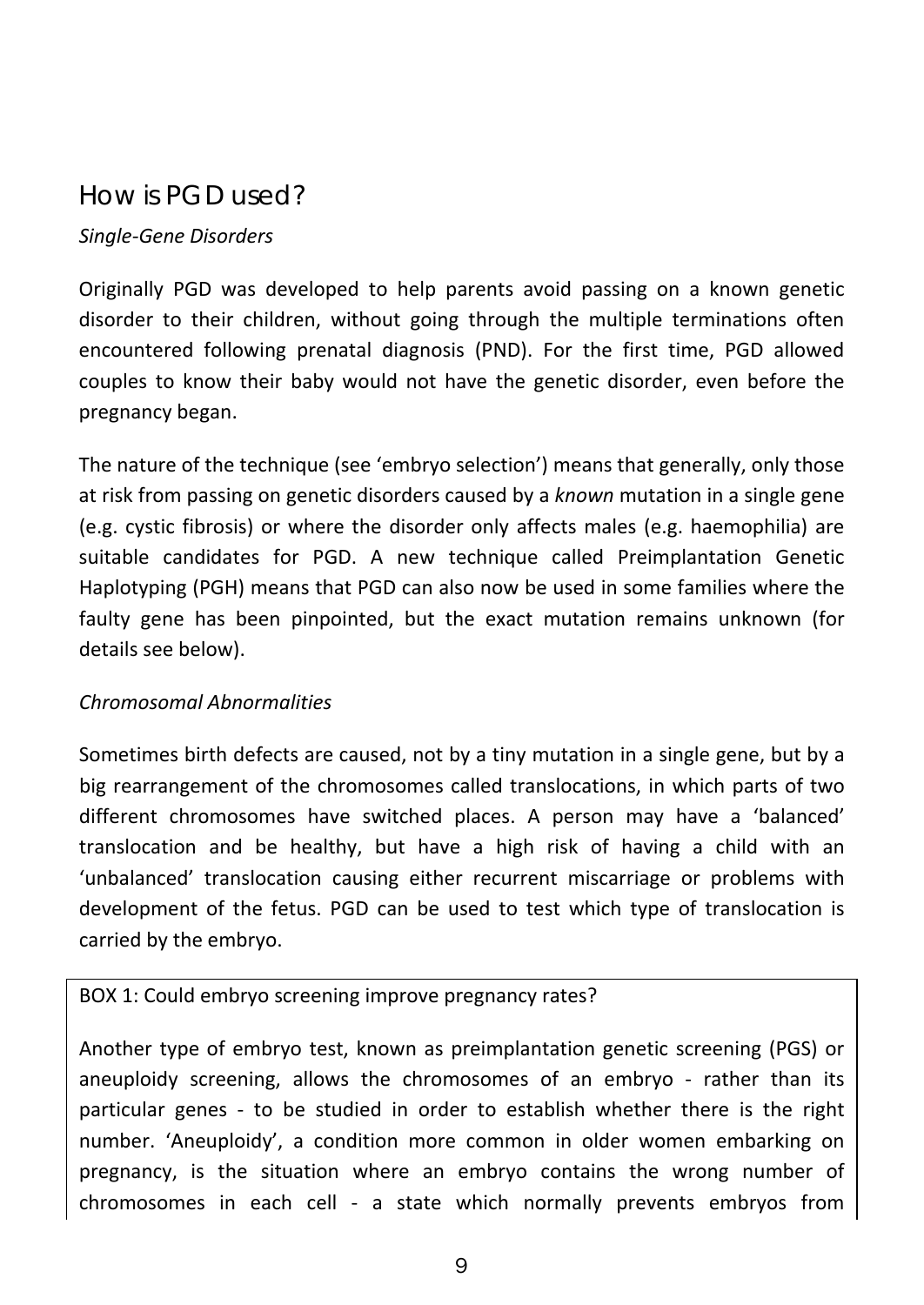developing. It can also cause miscarriage or chromosomal conditions such as Down syndrome and is thought to be <sup>a</sup> likely cause of much 'unexplained infertility'. In PGS, embryos found to have the wrong number of chromosomes would not be implanted into the womb, thus boosting the chances of having <sup>a</sup> successful pregnancy.

The Human Fertilisation and Embryology Authority (HFEA) first licensed PGS in 2002, and the first reported UK birth following the use of this technique was in 2003. However, there is continuing disagreement over the utility and efficacy of PGS, with critics saying that its benefits are unproven (Ogilvie 2008), while supporters say that it improves the chances of <sup>a</sup> successful pregnancy in certain groups of patients.

One of the concerns over PGS is that it is inevitable that <sup>a</sup> significant proportion of embryos tested will produce false positive test results. This is because, to perform an embryo biopsy without affecting the viability of the embryo, it is necessary to test the embryos at <sup>a</sup> stage where cells are likely to be at their chromosomally most non‐ uniform (mosaic) ‐ contradicting the principle that the genetic makeup of the cell sampled is representative of the whole embryo. In other words, it could be that at this early stage, many embryos may have one or two cells with the incorrect number of chromosomes – but these cells may be lost as development proceeds – scientists just don't know. Another major concern is that the embryo may be otherwise damaged during embryo biopsy, reducing the likelihood of <sup>a</sup> successful pregnancy.

Indeed some more recent studies looking at the efficacy of PGS have found that both the pregnancy and live birth rates were lower for IVF babies born after PGS, compared to those born without this added treatment (Mastenbroek, 2007). While not all chromosomal abnormalities can be detected using PGS ‐ meaning that an apparently 'normal' embryo may still harbour serious genetic errors ‐ such findings highlight the need for further research into the benefit of PGS among specific groups of women, including older women, couples who have had unexplained recurrent miscarriages and those who have experienced repeated IVF failure.

#### *Genetic Disorders where the gene but not the mutation is known*

Until recently, one of the main limitations of PGD was that it could only be used where the family's specific mutation is known, or for conditions that are X‐linked ‐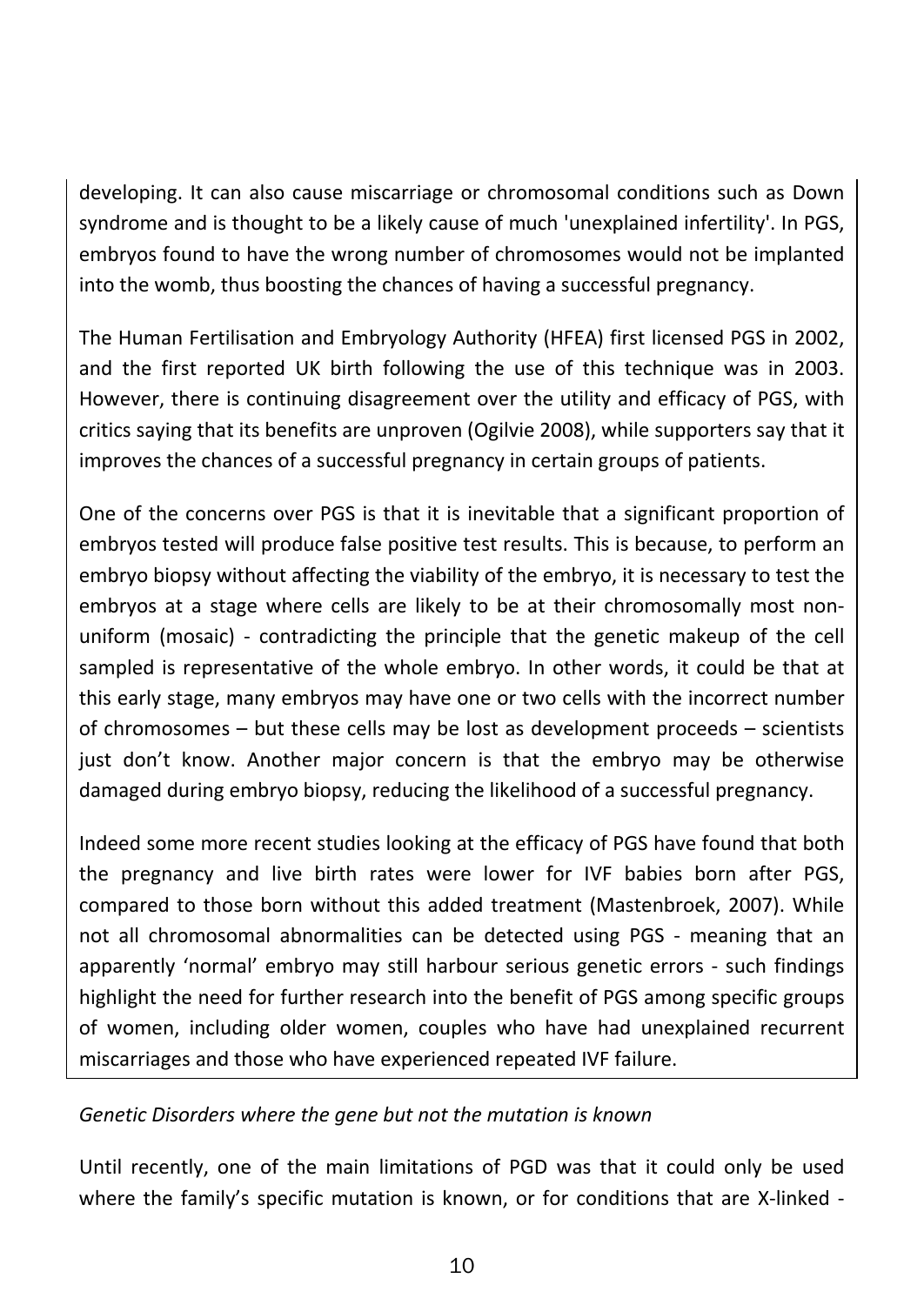usually only affecting boys – which can be avoided by selecting only female embryos. But a relatively new technique known as Preimplantation Genetic Haplotyping (PGH) is helping to solve this problem, and is also increasingly used as <sup>a</sup> more reliable alternative to PGD in some centres. Rather than looking at the genetic mutation itself, PGH looks at <sup>a</sup> set of surrounding DNA 'markers' that can distinguish the chromosome with the faulty version of the gene from the one carrying the healthy version. The chances of <sup>a</sup> wrong diagnosis are thought to be much lower with PGH because the test looks at several different DNA sequences, instead of just one (the mutation).

One of the advantages of PGH is therefore that it can be offered to families at risk from passing on rare mutations which have yet to be identified, as well as those with more common previously identified mutations. It is also useful for families affected by an X‐linked disease – those which only affect boys – as it allows doctors to distinguish affected male embryos from unaffected ones – potentially increasing the number of healthy embryos that can be transferred to the womb and removing the need to select only females.

#### *'Saviour Siblings'*

For a handful of cases to date, PGD has been used in order to have <sup>a</sup> child who is <sup>a</sup> tissue match for an existing sick sibling who requires <sup>a</sup> blood stem cell transplant – <sup>a</sup> so-called 'saviour sibling'. This is done by using PGD to rule out diseased embryos and then testing the remaining embryos to select those with the same tissue‐type genes as the sick sibling. The aim is to match the stem cell recipient's antigens – proteins found on the surfaces of cells which act to stop the immune system from attacking the body's own cells.

When the child is born stem cells may harmlessly be taken from the baby's umbilical cord, which would usually be discarded along with the placenta, and used to repopulate the bone marrow of the sick sibling. If successful this procedure can effectively provide a cure for children affected by one of several life-threatening blood disorders, including leukaemia, Diamond‐Blackfan anaemia, Fanconi anaemia, beta thalassaemia major or severe combined immunodeficiency syndrome.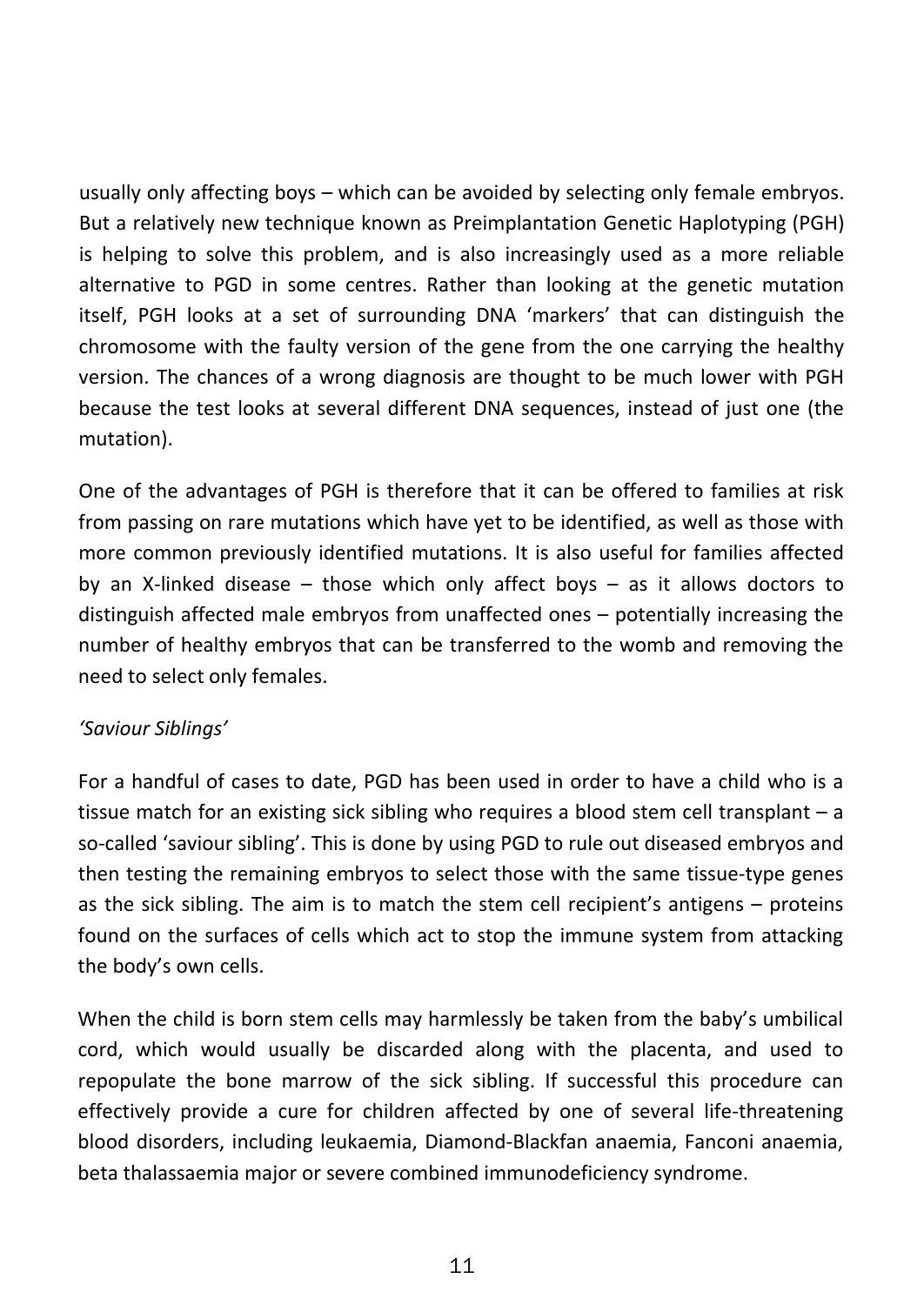#### <span id="page-12-0"></span>BOX2: Adam Nash – the world's first 'saviour sibling'

In October 2000 US couple Jack and Lisa Nash became the first to use PGD to conceive a son who was not only free of <sup>a</sup> rare inherited disease, but also <sup>a</sup> tissue match for his sick sister, Molly. Molly Nash had Fanconi's anaemia, <sup>a</sup> life‐threatening condition with <sup>a</sup> range of symptoms, including <sup>a</sup> lack of healthy blood stem cells in the bone marrow. Mr and Mrs Nash wanted more children but know they had <sup>a</sup> 1 in 4 chance of conceiving another affected child. Using PGD, the doctors found one disease‐free embryo that was potentially able to provide <sup>a</sup> matched transplant for Molly and which was healthy enough to transfer to Mrs Nash's womb. Adam Nash was born on 29<sup>th</sup> August and one month later blood stem cells from his umbilical cord were successfully transplanted into Molly, effectively curing her from her condition.

## What does PGD involve?

#### *Step 1: Stimulation of the Ovaries*

Normally, <sup>a</sup> woman releases one egg per menstrual cycle, usually around two weeks after her last period. In IVF treatment, the hormones which naturally cause <sup>a</sup> woman to release eggs from her ovaries are first suppressed in order to make her more sensitive to the ovary stimulating drugs ‐ hormone injections which cause several eggs to ripen in her ovaries at once – which are given subsequently.

As with any medical treatment, there are potential physical side effects. Mood swings, headaches, night sweats and hot flushes are all associated with the drugs used for ovary suppression and bloatedness, nausea, tender breasts and feeling emotional with those used for ovary stimulation.

#### *Step 2: Monitoring egg development*

Following <sup>a</sup> course of hormone injections, the woman's ovaries are monitored closely using ultrasound – the scans used to check on the baby's development during <sup>a</sup> normal pregnancy – and sometimes blood tests. When the ripening eggs have reached the right size, the woman is given <sup>a</sup> final injection which triggers the eggs to reach full maturity.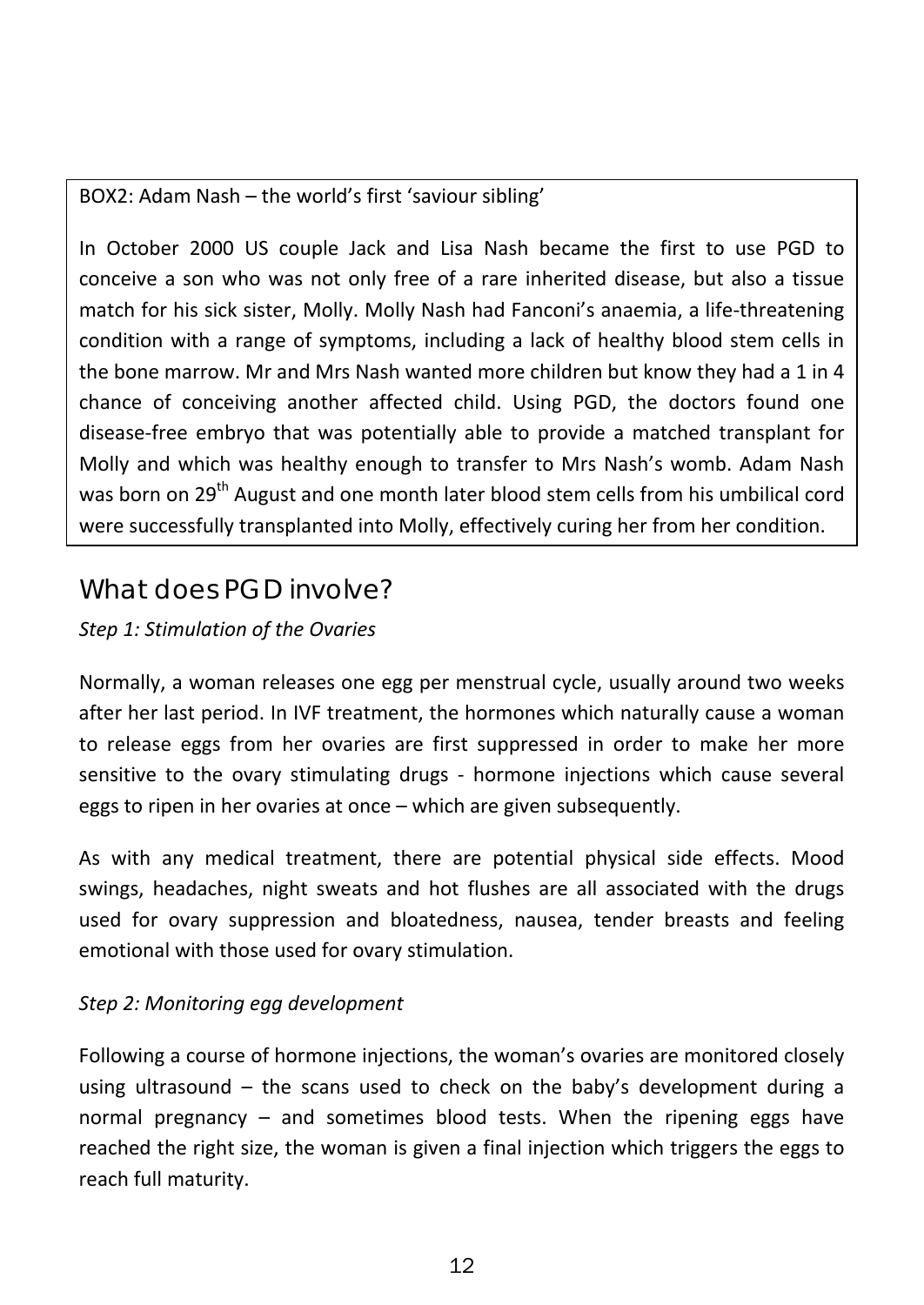#### *Step 3: Egg collection*

Around 34‐36 hours after the final hormone injection, the woman's eggs are ready to be collected. The woman is put under deep sedation and, using ultrasound to locate the woman's ovaries, the doctor gently inserts <sup>a</sup> fine needle up through the vagina and through the vaginal wall where it is used to collect the mature eggs from around the ovaries. A sample of sperm is also produced by the male partner at this stage.

#### *Step 4: IVF Fertilisation*

About 4‐6 hours after the eggs and sperm are collected they are mixed together and placed in an incubator in order to start off the process of fertilisation (see fig.2). When IVF is being carried out for PGD, <sup>a</sup> single sperm is generally used to fertilise an egg, to avoid contamination problems. Any resulting embryos – fertilised eggs which

#### **Fig. 2: In vitro fertilisation (IVF)**

In IVF, eggs are harvested from the woman's ovary and fertilised in the laboratory with sperm. In PGD, the embryos are also checked to ensure that only those unaffected by <sup>a</sup> particular genetic condition are transferred to the uterus.

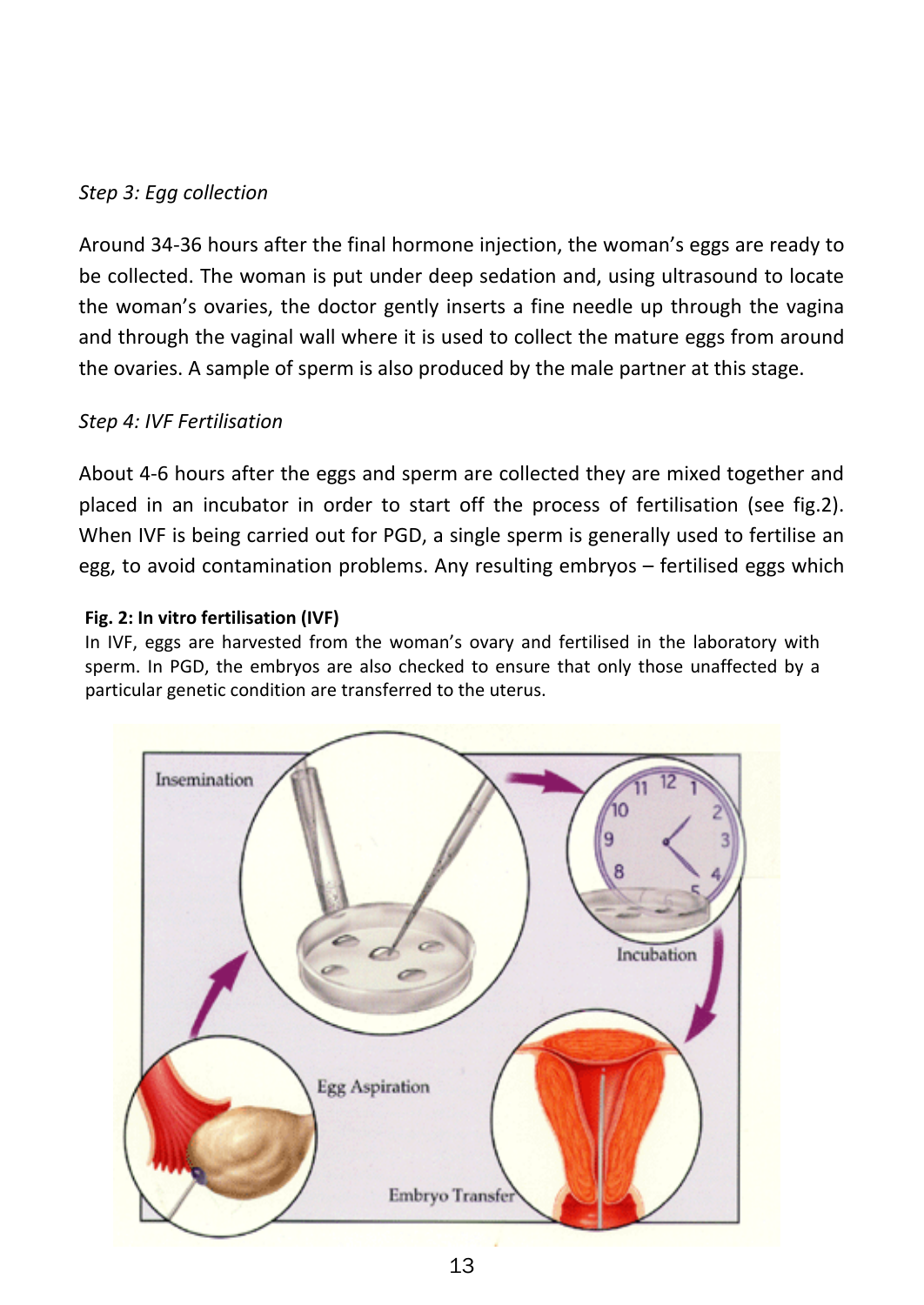have begun dividing ‐ are allowed to develop in the laboratory for 2‐3days.

#### *Step 5: PGD and Embryo Transfer*

A fine glass tube is used to remove <sup>a</sup> single cell from those embryos which, three days after fertilisation, have reached the 8‐cell stage (see fig 3). Each of the removed cells reflects the genetic makeup of the embryo from which they came. This process – known as an embryo biopsy – does not harm the normal development of the cell. A genetic test is carried out on each of the biopsied cells to determine which are free from the genetic abnormality being tested for.

Although in the past up to three embryos were transferred, today just one of the selected embryos is implanted back into the womb in the hope that <sup>a</sup> pregnancy will result. The couple are given the choice of either, freezing the remaining embryos for



**Fig.3: Human IVF embryo during embryo biopsy for pre‐implantation genetic testing** A pipette (right) holds an eight‐celled embryo (centre) produced by *in vitro* fertilisation (IVF) in the laboratory. First the 'shell' around the embryo is punctured with an acid solution (top left) Then <sup>a</sup> small pipette draws off one cell from the embryo (bottom left).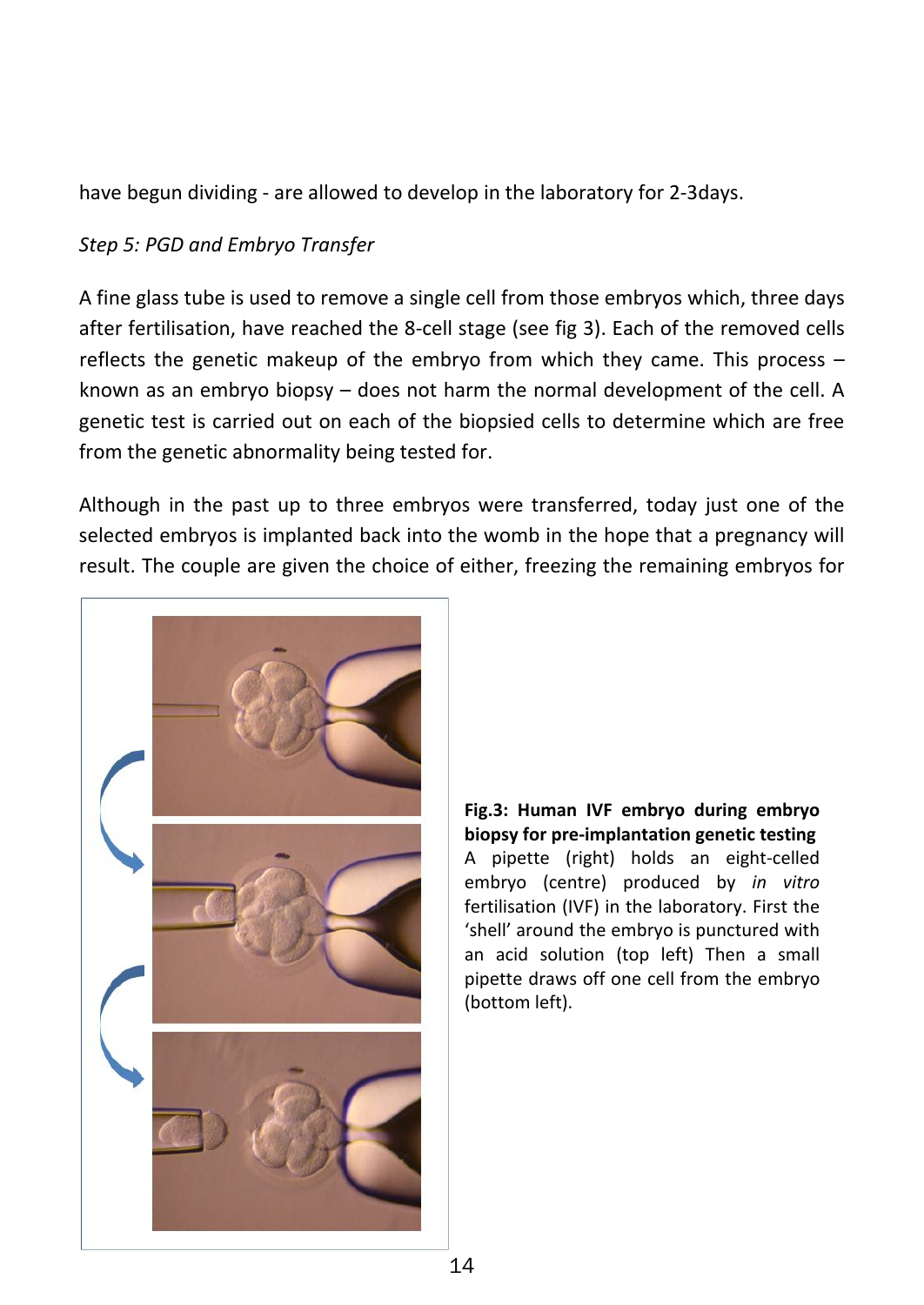<span id="page-15-0"></span>storage, donating them to research or leaving them to degenerate in the laboratory, a process which usually takes place naturally within <sup>a</sup> few hours.

#### *Step 6: Implantation & Pregnancy Test*

In <sup>a</sup> successful round of PGD, the transferred embryo will implant in the womb of the female partner resulting in <sup>a</sup> pregnancy. The chances of this happening can be improved by giving the woman <sup>a</sup> daily dose of progesterone, <sup>a</sup> hormone which thickens the lining of the womb. Implantation usually takes place between the fifth and seventh day after fertilisation, with <sup>a</sup> pregnancy test being taken after fourteen days.

### *Is PGD safe?*

Concerns over the safety of PGD revolve mostly around the processes involved, namely IVF - creating embryos in the lab, and embryo biopsy - removing cells from early embryos. Although controversial, there is some evidence to suggest that babies born after IVF have <sup>a</sup> lower birth weight and are more prone to premature birth (Schieve, 2002; Hansen 2002). Twins and triplets, whether conceived naturally or using assisted reproduction techniques, are known to face <sup>a</sup> higher risk of birth defects than single babies, so these factors alone could explain these abnormalities. Yet some studies looking at IVF singletons and twins separately challenge this assumption.

A British study found that IVF babies are twice as likely to be born prematurely before 37 weeks of gestation, and three times more likely to be born before 32 weeks (Helmerhorst et al., 2004). The researchers also found that single IVF babies were three times more likely to have <sup>a</sup> very low birth weight and were slightly more likely to encounter birth complications. While the arrival of early or lower weight babies could be attributed to the original fertility problems or advanced maternal age, on current evidence it is not possible to rule out <sup>a</sup> potential link between assisted reproduction techniques, like PGD, and birth defects.

On the other hand other large‐scale studies have found no such trend. One such study looked at <sup>a</sup> group of 754 babies born after <sup>a</sup> total of 4,748 PGD attempts over <sup>a</sup> 12‐year period at the world's three largest PGD centres (Verlinsky et al, 2004).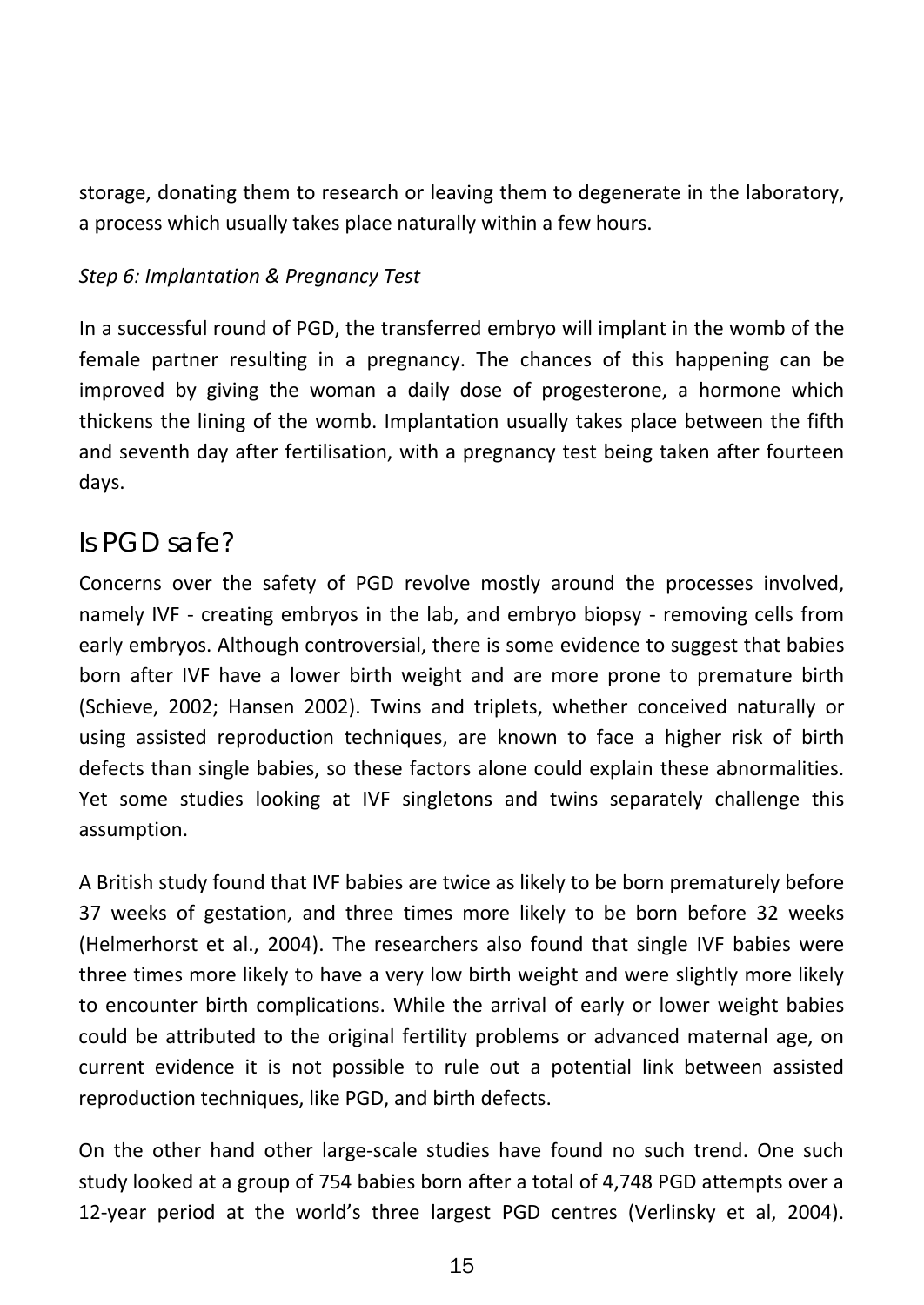Although the researchers found there was <sup>a</sup> small increase in some conditions, e.g. <sup>a</sup> 0.4% increase in Down syndrome or spina bifida and 2‐4% increase in cleft palate. However, given that maternal age is linked to birth defects, one explanation for these small increases might be that mothers undergoing PGD tend to be older than women conceiving normally.

While there is no robust evidence to suggest that IVF increases the incidence of major birth defects, cancers or problems in psychological or emotional development, some studies have linked IVF to <sup>a</sup> slightly increased risk of some rare genetic conditions caused by faulty 'genetic imprinting', such as Beckwith Wiedemann syndrome (BWS). Genetic imprinting is the process by which certain genes are normally switched off during early embryo development, according to whether they were inherited from the father or mother. BWS is one of several imprinting disorders, which are all caused by disruptions to imprinted genes or to the imprinting process itself. American researchers at Johns Hopkins University and the University of Washington first identified <sup>a</sup> possible link between IVF treatment and BWS in 2003. Two other groups of researchers later confirmed <sup>a</sup> link between assisted reproduction techniques and an increased risk of BWS, in studies of UK (Maher, 2003) and Australian (Halliday, 2004) BWS patients. Other studies have suggested <sup>a</sup> link between assisted reproduction techniques and other rare genetic conditions. Again advanced maternal age and the original fertility problems could be one alternative explanation for these links.

Most of the data collected so far about babies born following PGD relate to the outcome at birth, meaning that the longer‐term outcomes of babies born following PGD are still unknown. One recent study found that carrying out genetic tests on the developing embryos had no effect on the health of the resulting babies (BioNews, 2007). The researchers monitored the health of over 500 babies born after PGD or PGS over two years and found that at 3.6%, the rate of major birth defects in the PGD babies was no higher than that in the IVF or ICSI groups studied. Although these results are reassuring, experts have highlighted that it will take several more decades to look at the longer term outcomes of PGD given that the oldest PGD children are now 18.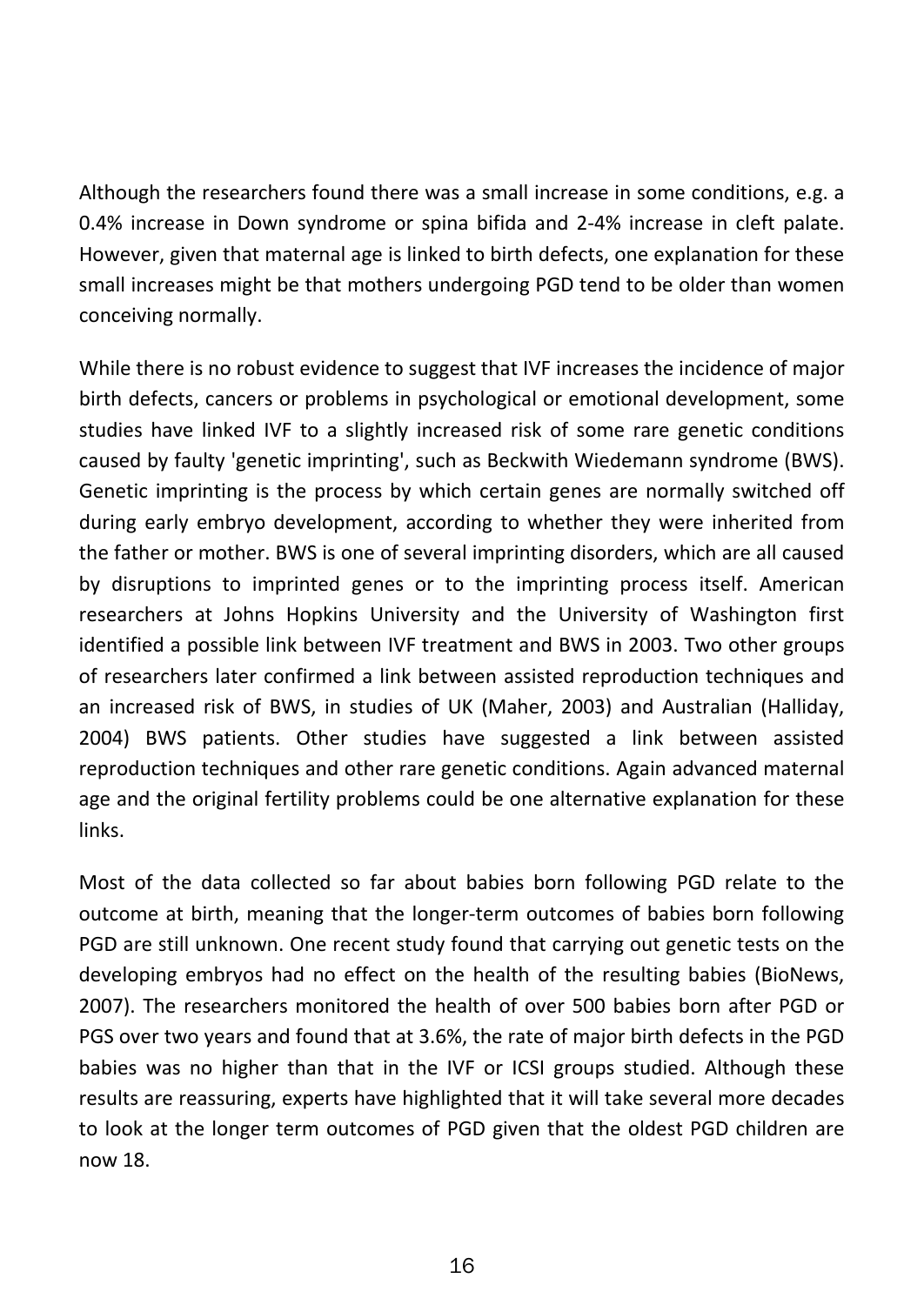<span id="page-17-0"></span>Nonetheless a few longer term studies are on the horizon. One currently underway at Guy's and St. Thomas Hospital in London is monitoring the health of 120 babies born through PGD for the first eight years of their lives (Lashwood et al. 2007). Some early findings from this study have indicated <sup>a</sup> slight increase in the incidence of certain birth defects, ranging from relatively common conditions, such as developmental delay, birthmarks and undescended testes, to comparatively rare ones, such as skeletal abnormalities and the lazy eye syndrome.

But given that the frequency of such abnormalities among babies conceived naturally may be as high as 15% for minor abnormalities and 5% for major abnormalities (Stephenson & Hall, 2006), these results are by no means cause for alarm. Firstly, these babies have been examined more thoroughly than normal, so without <sup>a</sup> non‐ PGD group of babies for comparison, it is difficult to say whether the results give an accurate picture. Secondly, the study group is relatively small considering the relatively low background frequency of birth defects among natural births, and so larger collaborative studies will be needed to obtain any conclusive data.

It is estimated that only <sup>a</sup> couple of thousand babies around the world have been born following PGD and the evidence so far suggests that PGD is no more risky than other forms of assisted reproduction. However most of the data collected so far about babies born following PGD relate to the outcome at birth, highlighting the need for long‐term follow‐up of PGD babies, as well as <sup>a</sup> combined research effort to carry out further studies into the safety of PGD.

### Are there any alternatives?

Today PGD remains <sup>a</sup> technically challenging and labour intensive procedure which is generally only used as <sup>a</sup> last resort for couples who feel they have no other option. Nevertheless, there are some alternatives for couples at risk of transmitting genetic disorders to their children.

One alternative, known as Pre‐natal Diagnosis (PND), involves carrying out <sup>a</sup> genetic test during the pregnancy. This is done by obtaining <sup>a</sup> small amount of material from the fetus using either 'chorionic villus sampling' (CVS) – removing <sup>a</sup> few cells from the placenta – or amniocentesis – removing <sup>a</sup> small amount of the cell‐containing fluid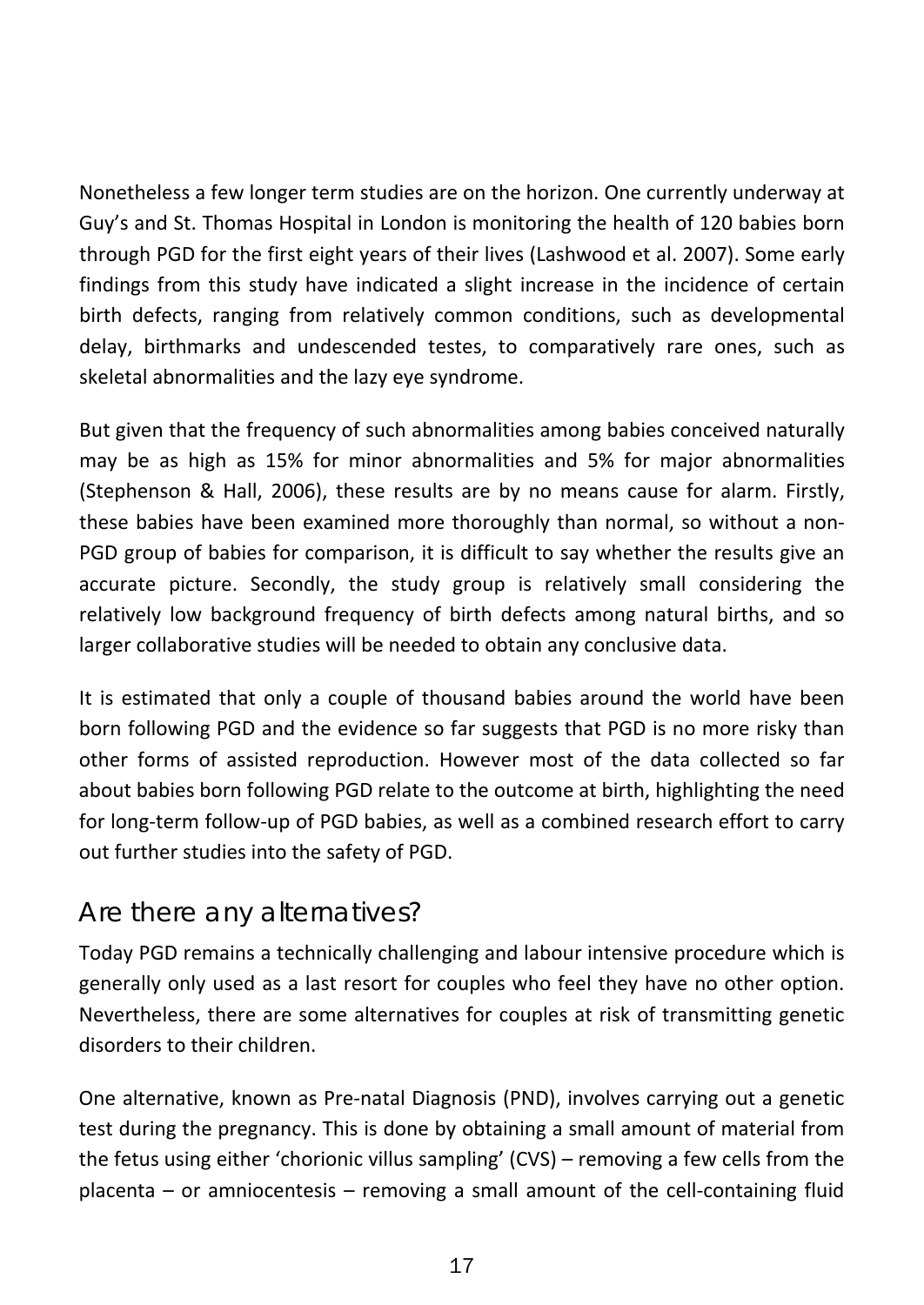that surrounds the fetus. DNA is extracted from the material which can be testing in the lab for <sup>a</sup> number of known genetic conditions, including genetic mutations and chromosomal abnormalities. Both techniques carry some risk as they involve inserting <sup>a</sup> needle into the womb, <sup>a</sup> procedure which causes around 1% of women to miscarry.

If, through PND, <sup>a</sup> couple discover that the fetus is affected, they may wish to terminate the pregnancy and in the UK, are permitted to do so up to 24 weeks of gestation and also beyond that point if the fetus is affected by <sup>a</sup> serious medical condition or if the mother's health is at risk.

Deciding whether to terminate <sup>a</sup> pregnancy is an extremely difficult decision to make. Couples are counselled by <sup>a</sup> medical team about the implications of both raising an affected child or instead terminating the pregnancy and are encouraged to consider both outcomes extremely carefully, however the final decision is left entirely in the hands of the couple in question. Whether for moral, religious or personal reasons, many couples find the idea of terminating <sup>a</sup> pregnancy unacceptable and are thus unsuitable candidates for PND.

Another alternative to PGD is to use donor eggs or sperm in place of whichever individual is at risk of passing on the genetic disorder. Although the couple may not be infertile, embryos are usually created in the lab using IVF as this allows embryos to be frozen for future use either in the case where the treatment fails to result in <sup>a</sup> pregnancy or where families wish to have <sup>a</sup> second child using the same donated eggs or sperm at <sup>a</sup> later date.

A child usually inherits half of its genetic material from its mother and half from its father - so perhaps the most obvious disadvantage of using donor eggs or sperm is that only one of the parents is genetically related to the child. However, many couples have an intrinsic desire to have children that are genetically related to them and therefore find this unsatisfactory.

Furthermore some couples feel that, by using IVF to create embryos in the lab and then implanting them artificially into the womb, they are somehow missing out on the biological relationship that <sup>a</sup> mother normally has with <sup>a</sup> child.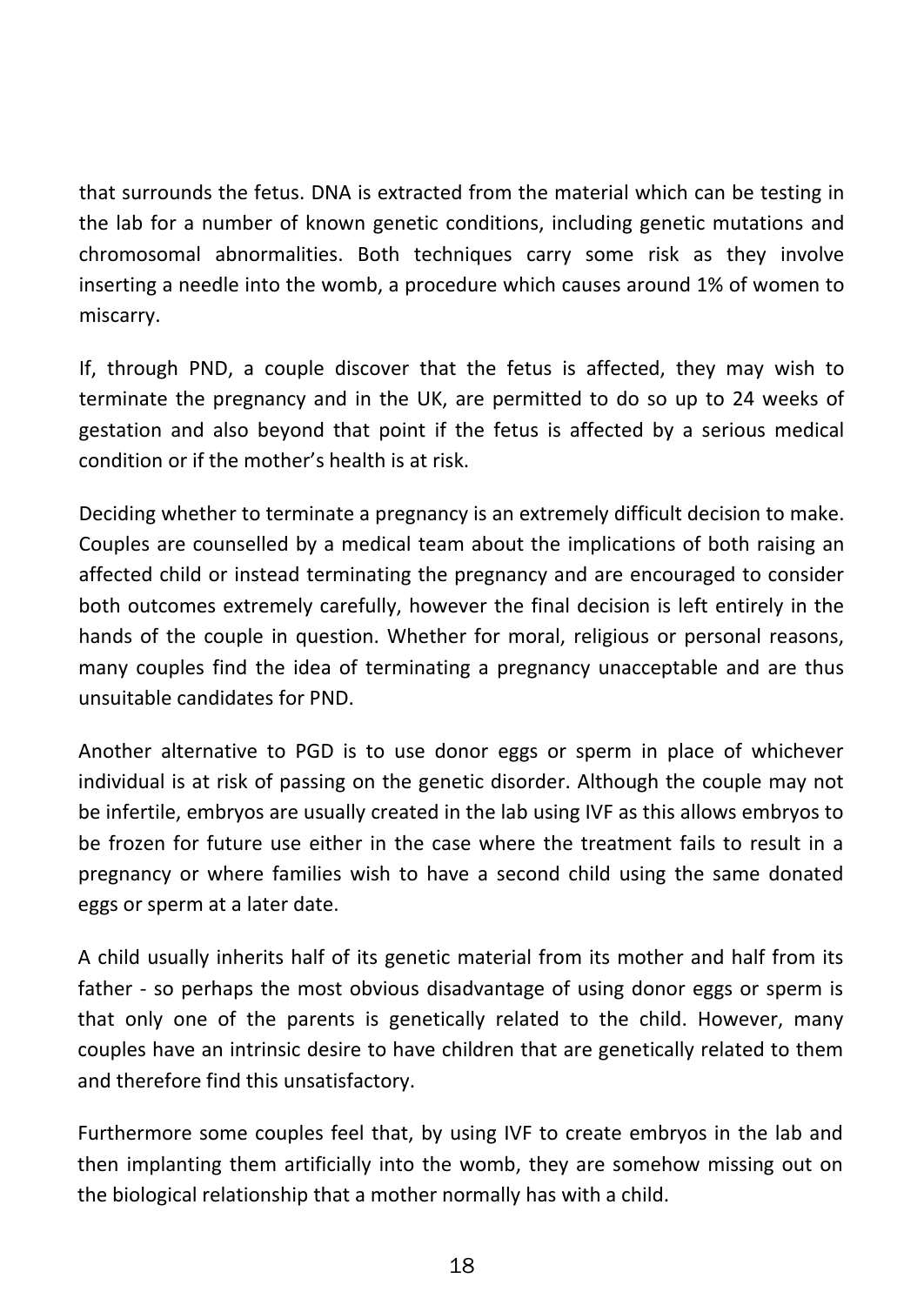<span id="page-19-0"></span>For couples who find the idea of terminating <sup>a</sup> pregnancy or carrying <sup>a</sup> child that is not 100% their own unacceptable, the only remaining alternatives to PGD at present are adoption or voluntary childlessness.

# History of PGD

PGD was thought about for many years before it became possible. Nevertheless there were two main advances in science necessary to make it <sup>a</sup> reality.

Firstly, there needed to be <sup>a</sup> way of creating embryos outside of the woman's body so that they could be screened for genetic defects. During the 1970's scientists perfected the technique of *In vitro* fertilisation (IVF) (sometimes referred to as 'test‐ tube' fertilisation despite being carried out in <sup>a</sup> glass dish) which involves removing the eggs from <sup>a</sup> woman's body, fertilizing them with sperm in the laboratory, and then returning the fertilized embryo to the mother's womb to continue developing into <sup>a</sup> healthy baby. The first IVF baby – Louise Brown – was born at 11.47pm on July 25 1978. Her birth made headlines around the world and was the result of twelve years of research by the scientist, Robert Edwards, and the late obstetrician, Patrick Steptoe.

Both scientists realised that their technique could potentially be used to genetically test embryos before implanting them in the womb – the theory behind PGD – but were unable to achieve this in the absence of an effective method for amplifying <sup>a</sup> specific section of DNA in the single cell removed from <sup>a</sup> developing embryo.

In 1986 along came just such <sup>a</sup> scientific breakthrough ‐ the so‐called 'polymerase chain reaction' (Saiki R. et al, 1986). PCR is <sup>a</sup> laboratory technique for multiplying short sequences of DNA by copying them many times over, so that there is enough material for further tests. In terms of PGD, this technique provided <sup>a</sup> means of amplifying specific DNA fragments from inside <sup>a</sup> single cell extracted from <sup>a</sup> developing embryo, such that it could be tested for genetic faults in the lab.

Secondly there needed to be genetic tests available for the conditions which would to be tested for. By the turn of the millennium scientists had managed to pinpoint the cause of many of the conditions caused by <sup>a</sup> change in <sup>a</sup> single gene (for example,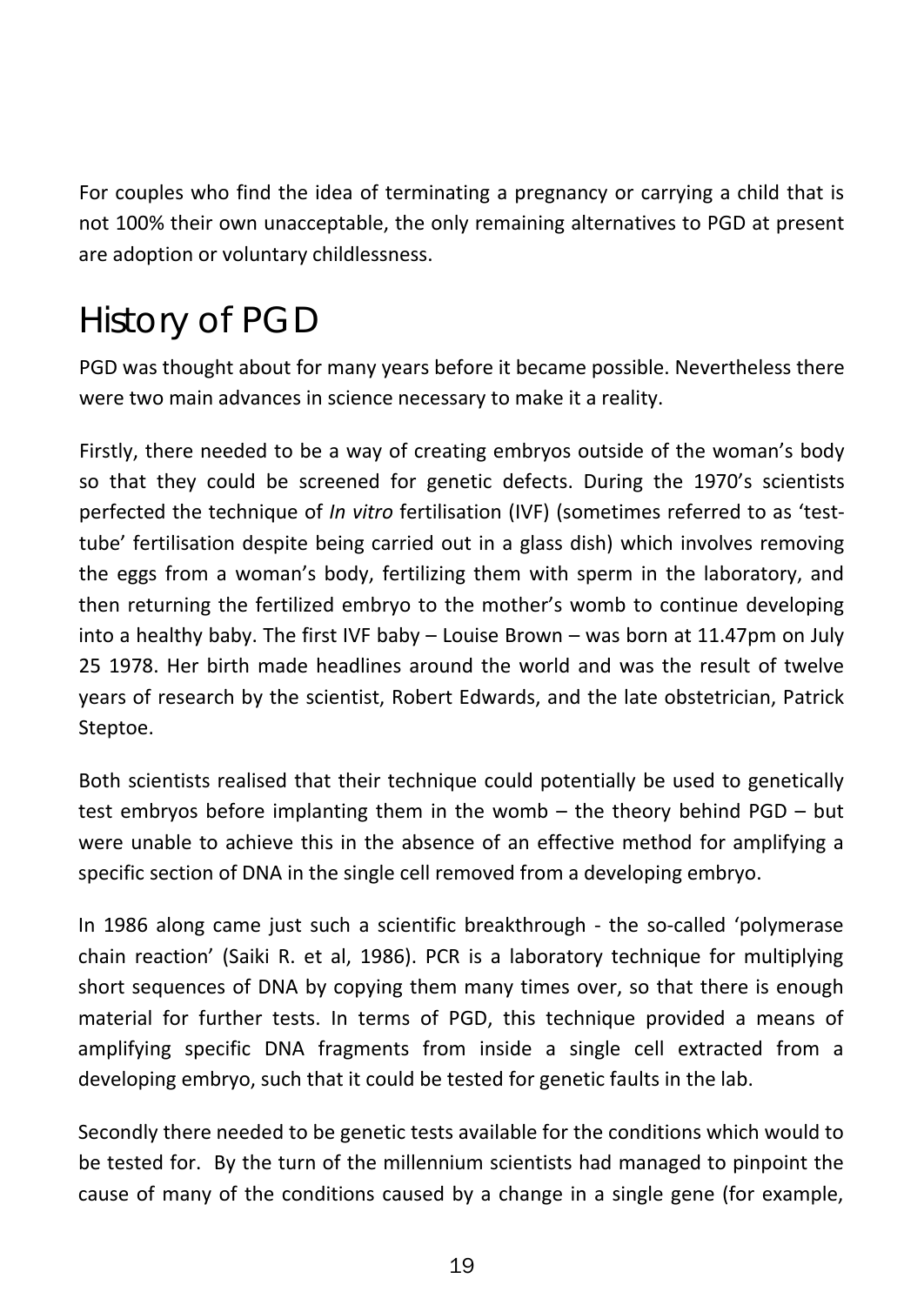<span id="page-20-0"></span>cystic fibrosis) and to develop genetic tests capable of revealing the exact gene change responsible.

But still there was another hurdle to overcome before PGD became possible – how to remove <sup>a</sup> single cell from an embryo without damaging it ‐ <sup>a</sup> procedure known as 'embryo biopsy'.

Alan Handyside and Robert Winston were amongst the first two scientists to solve this problem and ultimately to bring PGD into the clinical arena. With colleagues it took them four painstaking years to perfect the techniques, using PCR and embryo biopsy, into <sup>a</sup> format which they felt was safe enough to produce <sup>a</sup> live baby. In 1989 the world's first babies selected to be free from <sup>a</sup> genetic condition were born.

# Regulation of PGD

Fears that the use of PGD might get 'out of control' have led to its tight regulation in the UK and abroad. Moral objections to the destruction of human embryos coupled with concerns over the potential use of PGD to select embryos for non‐medical traits have triggered some countries to ban PGD outright, including Austria, Germany, Switzerland and Italy. Even within those countries where it is permitted, its use is limited to detecting serious medical conditions.

Internationally there are two main approaches to the regulation of PGD: statutory legislation ‐ as in Italy, Germany, Switzerland, France and Canada – or professionally binding guidelines published by scientific societies and ethics committees – as in Greece, Portugal, the Republic of Ireland and the USA (Jones H.W. et al, 2004; Krones T. Et al., 2004). But in the UK <sup>a</sup> unique approach is taken.

The UK parliament created <sup>a</sup> regulatory body called the Human Fertilisation and Embryology Authority (HFEA) that is responsible for overseeing all fertility treatment and embryo research. Fertility centres wishing to carry out PGD have to submit an application for each new test they wish to carry out. This is reviewed by the HFEA's licensing committee on <sup>a</sup> case‐by‐case basis and judged on the basis of statutory guidelines, taking into consideration factors such as the welfare of the child and any other child who might be affected by their birth, the seriousness of the condition, the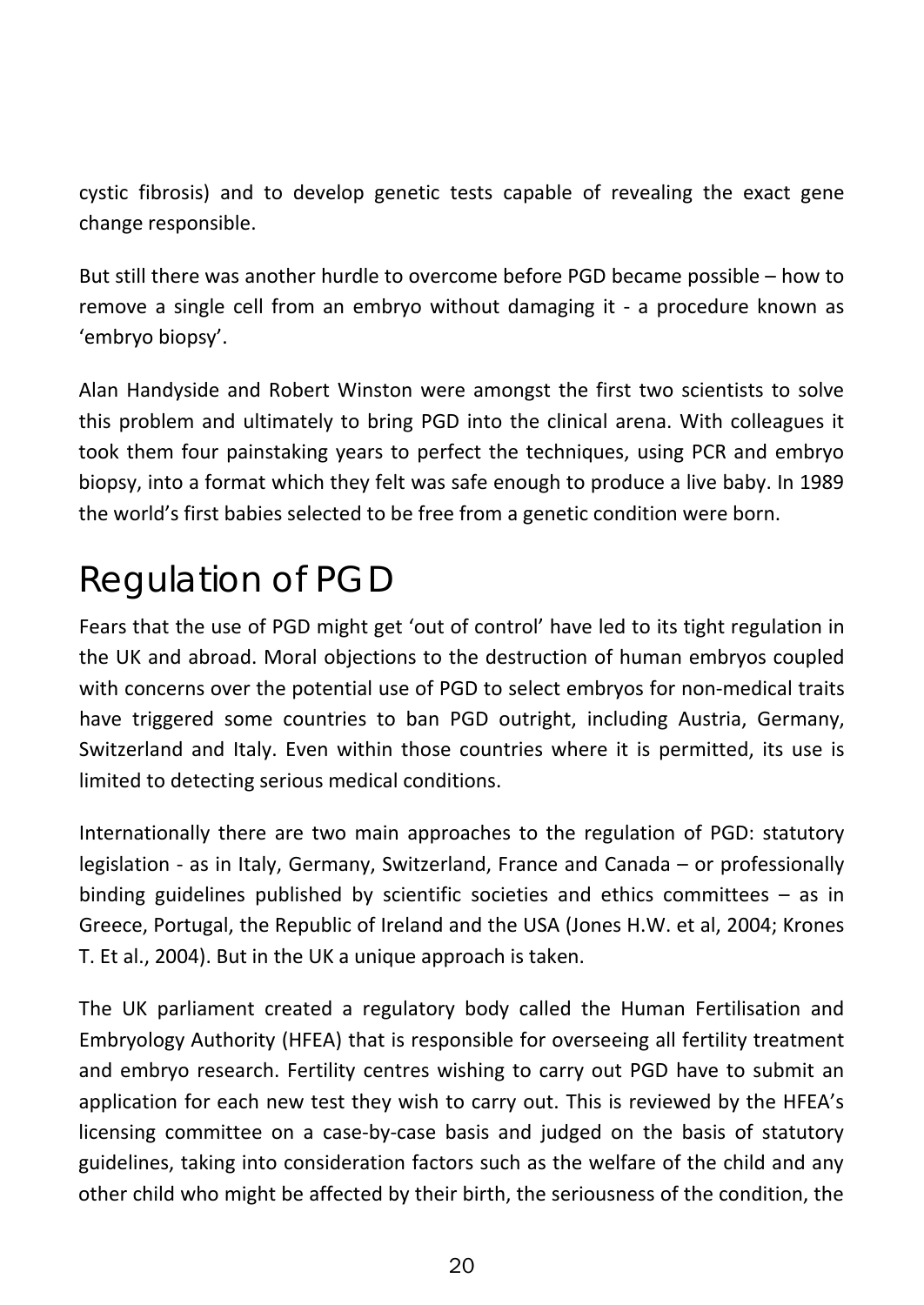<span id="page-21-0"></span>level of risk of having an affected child, and the reproductive history of those seeking treatment.

Although each licence can take many months to be issued ‐ <sup>a</sup> time delay which many patients and practitioners find bureaucratic and frustrating ‐ there are some advantages to this approach. Firstly, having <sup>a</sup> universal regulator guarantees that the quality of the service is the same for everyone and also that the process by which licenses are procured is both accountable and transparent. Secondly, it raises the prospect of involving the public in decisions over how reproductive technologies should be regulated, and indeed the HFEA has hosted <sup>a</sup> number of public consultations aimed at informing guidelines for novel uses of PGD. Finally, given the fast-paced nature of reproductive medicine, it means that regulatory guidelines are flexible enough to respond to unforeseen uses of reproductive technologies, without necessitating the drawn out process of making changes to the law.

For those considering seeking PGD abroad, it is worth noting that the regulations, professional standards and accreditation requirements differ markedly across Europe. This issue was highlighted in <sup>a</sup> recent study examining the provision and quality assurance of PGD services in 53 centres across Europe, which found that only a third of centres surveyed had achieved or are preparing for accreditation (Corveleyn et al. 2008), and also in this year's report from the European Society of Human Reproduction and Embryology (ESHRE) PGD consortium, <sup>a</sup> task force set up in 1997 to monitor the provision of PGD and PGS services in Europe (Harper et al, 2008). Both groups of researchers have called for improvement in quality assurance and the latter has set up <sup>a</sup> dedicated working group to investigate laboratory accreditation, which is now mandatory in many laboratories. It is widely anticipated that new international standards currently entering into force, such as the European Tissue Directive, will force the issue of accreditation further, bringing important improvements in the quality management of PGD services throughout Europe (Corveleyn et al. 2008; Harper et al, 2008).

# Ethical Issues

The ethics of PGD centres on arguments over the moral status of the embryo. Those who believe that being an embryo is as much <sup>a</sup> part of the lifecycle of <sup>a</sup> human as an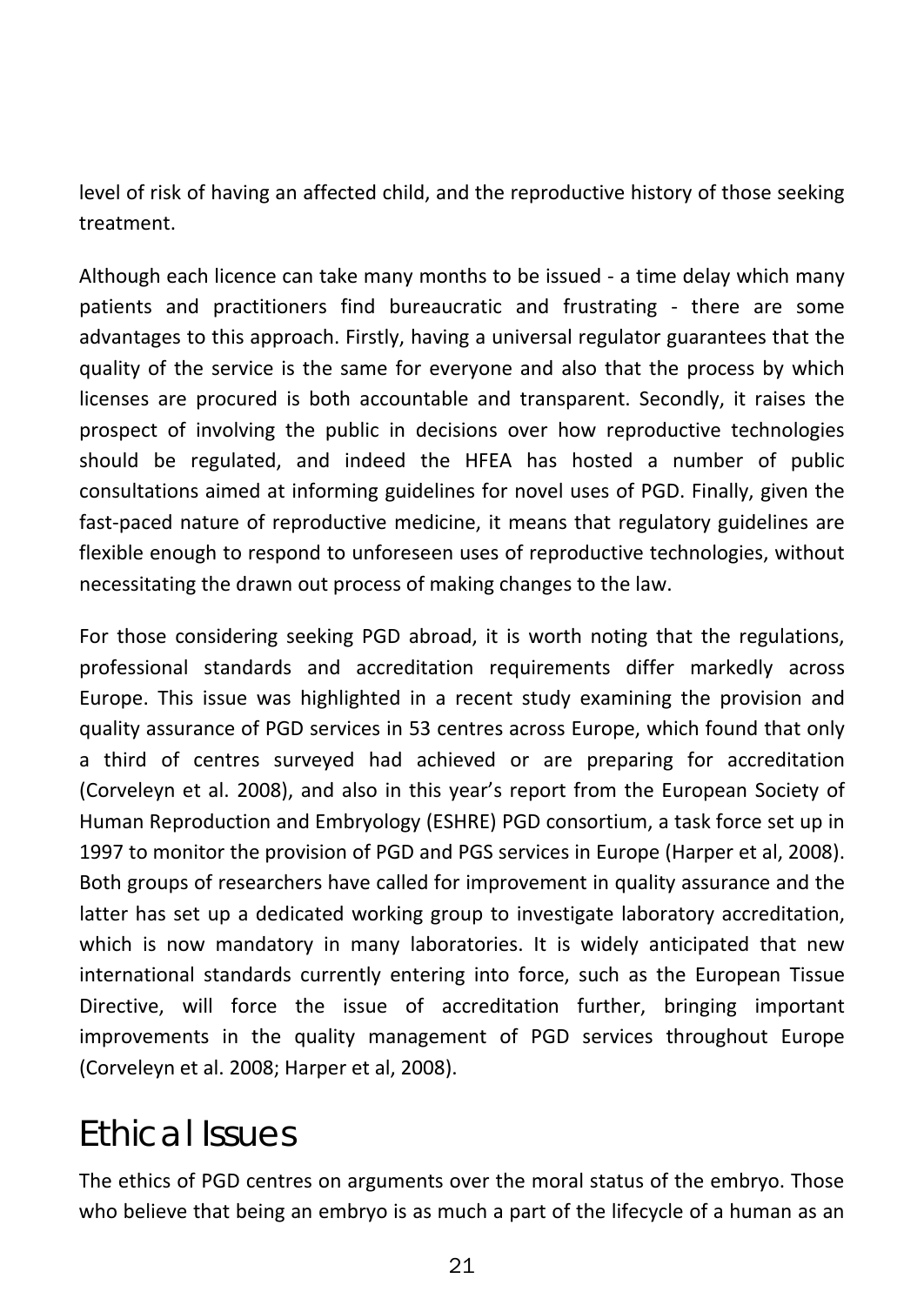<span id="page-22-0"></span>infant, child or adult, and that life starts when sperm meets egg at fertilisation, tend to find both PGD – where affected embryos are destroyed prior to pregnancy ‐ and Prenatal Diagnosis – where affected fetuses are terminated during pregnancy – unacceptable. However, many feel that there is <sup>a</sup> moral distinction to be made between the embryo, <sup>a</sup> small collection of dividing cells; <sup>a</sup> fetus at 12 weeks of age,when the body shape and major organ systems have formed; and <sup>a</sup> viable fetus at around 5 months of age – one which could potentially survive birth.

During IVF treatment ‐ <sup>a</sup> technique which is generally deemed as acceptable and has to date resulted in the birth of more than three million babies worldwide ‐ only the healthiest looking embryos, which are dividing normally and are the right size and shape, are chosen for implantation into the womb. Some people argue that  $PGD$ where embryos are similarly selected based on genetic make up ‐ is no different. Below we will explore some of the applications of PGD which have caused the most controversy in recent years, in some cases challenging the way this technology is regulated.

### *Social Sex Selection*

Before scientists had developed <sup>a</sup> method for carrying out individual genetic tests on embryos, they first discovered how to identify the sex of the embryo, allowing female embryos to be selected for couples at risk of passing on so‐called 'X‐linked' disorders – those which are caused by <sup>a</sup> faulty gene on the X‐chromosome and which usually only affect boys.

Most people do not take issue with using sex selection for medical reasons. But where PGD is used to select the sex of <sup>a</sup> child for social reasons – either personal preference or so-called 'family balancing', where parents wish to have both male and female children – many people find this unacceptable.

For a number of reasons social sex selection is currently banned under UK law. One is that, if the demand were significantly high and biased in either direction, it could cause an imbalance in the sex ratio such as that seen in India and China. Another is that some people regard it as sexist, making the child prone to pressure from parents to adhere to sexual stereotypes.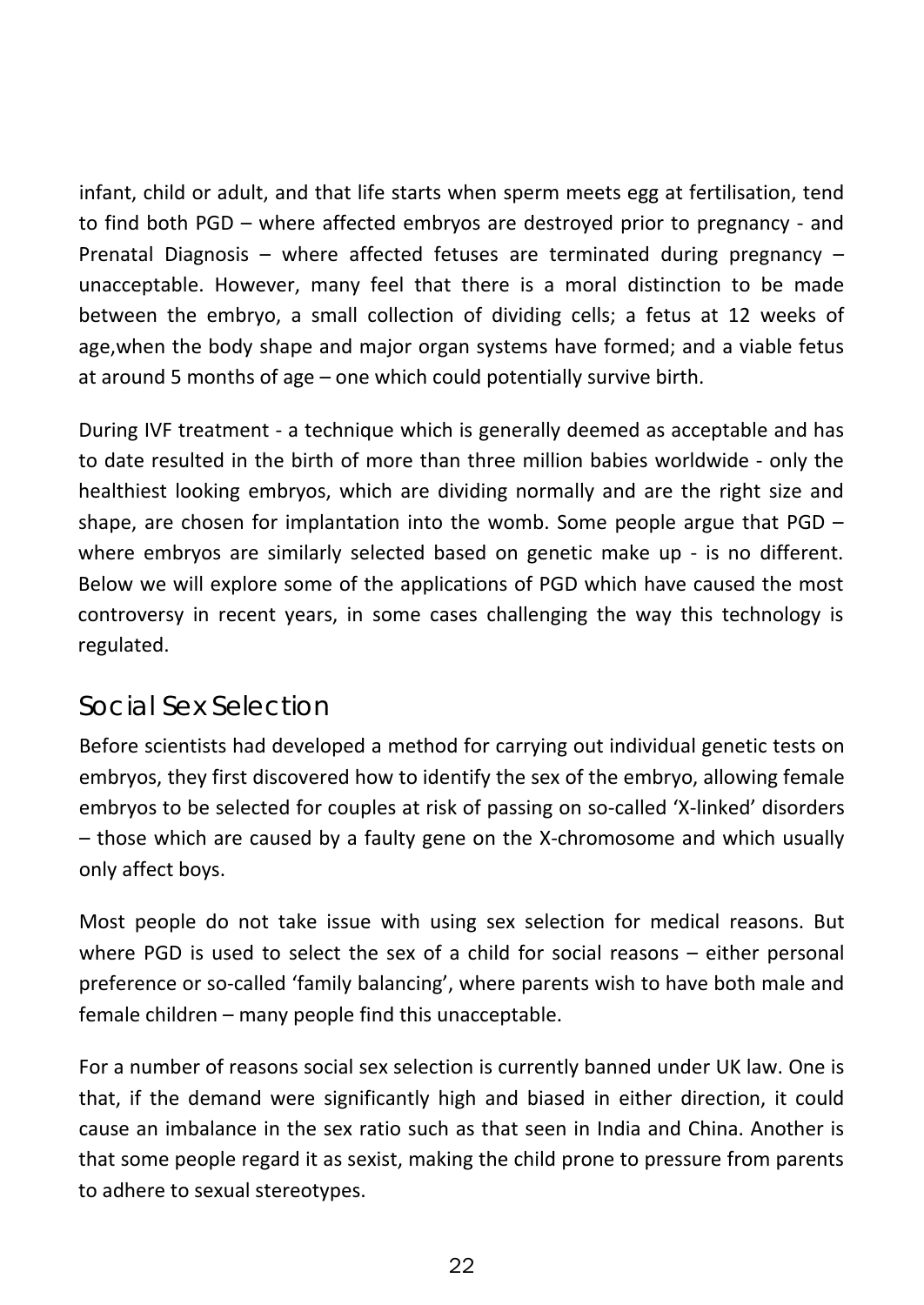<span id="page-23-0"></span>Nonetheless, there are some who argue that such measures are unnecessary in the UK's current social climate, where boys and girls are by and large favoured equally, and that they compromise people's right to make reproductive choices. Other arguments in favour of the deregulation of sex selection include the fact that PGD is an invasive, costly and extended process for all involved, making it unlikely that many people will choose to undergo the procedure for 'trivial' reasons. Another reason is that some people fear that preventing sex selection via PGD may encourage people to terminate their pregnancy upon discovering that the child is not of the preferred sex. Finally some believe that those who wish to select the sex of their child for the purpose of family balancing are not being 'sexist', but rather wish to have the experience of raising children of opposite sexes.

#### BOX3: The Mastertons

In 2000, Alan and Louise Masterton, applied to the HFEA for permission to use PGD to conceive <sup>a</sup> baby girl, following the death of their only daughter in <sup>a</sup> bonfire accident. Mrs Masterton was sterilised after the birth of her daughter Nicole, who was three years old when she died in 1999. The couple wanted to use IVF to try for <sup>a</sup> baby girl, by removing Mrs Masterton's eggs and fertilising them with laser-sorted sperm from Mr Masterton. Laser‐sorting can separate sperm carrying male Y‐chromosomes from those carrying an X‐chromosome, but the procedure is not 100 per cent effective. So the couple also wanted to use PGD, to ensure that only female embryos were put back into Mrs Masteron' <sup>s</sup> womb. The couple, who have four boys aged between 15 and 20 years, said they were not trying to replace their daughter, but wanted the chance to try for another girl.

Their request was turned down and so the Mastertons travelled to <sup>a</sup> clinic in Italy for the treatment (where PGD was at that time allowed), paying £30,000. After three unsuccessful attempts, the Masterton's decided that the stresses of going through repeat failed IVF cycles were too great, and abandoned the plan.

### *Late-onset and 'lower penetrance' disorders*

Most of the conditions which are licensed for PGD in the UK are serious or untreatable genetic conditions which manifest from birth or early childhood.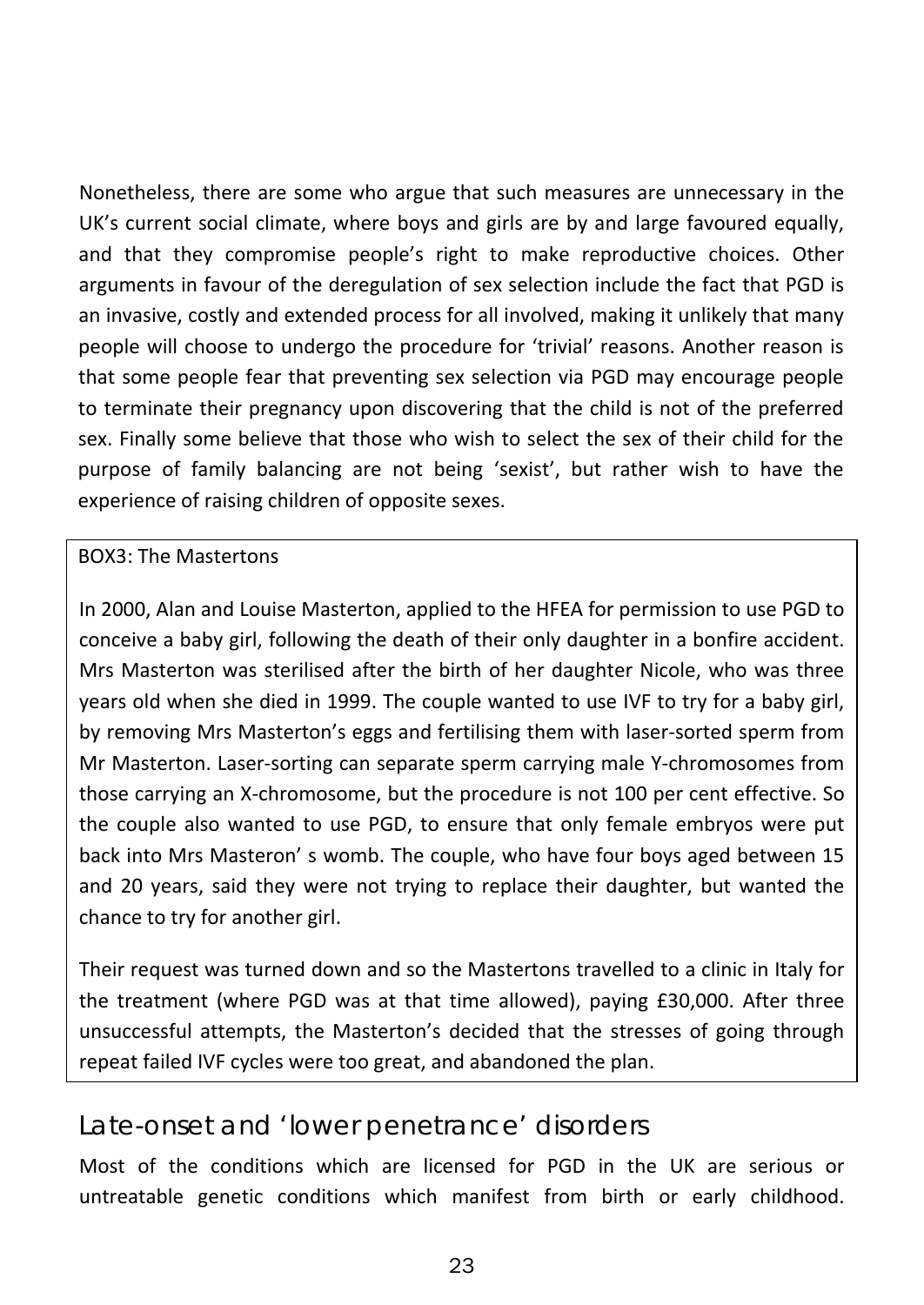However 'late‐onset disorders' ‐ those which manifest in adulthood, e.g. Huntington disease or hereditary forms of Alzheimer's, and 'lower penetrance' disorders such as hereditary breast cancer, in which carrying the gene mutation does always not result in the person developing the disease– have now been granted licences in <sup>a</sup> small number of cases.

Some critics view this as <sup>a</sup> as <sup>a</sup> 'slippery slope', worrying that giving permission to test for so‐called 'high penetrance' genes ‐ those guaranteed to result in the condition later in adulthood - would make it increasingly difficult to resist requests for ever more trivial reasons, such as lower penetrance genes which confer only <sup>a</sup> slightly increased risk of developing <sup>a</sup> condition, with no guarantee that it will ever develop.

Opponents of PGD argue that testing for such conditions would be 'unethical', since children born with such conditions may lead long and fulfilling lives without ever developing the disease. Others point out that those who did develop the disease would be likely to do so after many decades of healthy life and that breast cancer, for example, is now highly treatable with around 8 out of 10 surviving beyond five years after diagnosis.

But not only will <sup>a</sup> child born into an affected family witness other family members become ill and perhaps die from the disease, they too will spend most of their life knowing of the very real possibility that this will become their own destiny. In families affected by hereditary breast cancer, for example, many women who find out that they are carriers of the gene mutation resort to having their breasts surgically removed – <sup>a</sup> procedure known as 'prophylactic mastectomy' – before they reach the age when other family members succumbed to the disease. The fact that women in this situation are willing to take such extreme measures to reduce their risk is evidence of the psychological burden they must carry. For them, it must be inconceivable that the desire to avoid the disease can be regarded as trivial.

In the case of Huntington disease, and other non‐treatable fatal conditions, some people feel that it is unethical for the parents to have children at all when they are likely to become sick or even die at <sup>a</sup> time when the child is still dependent on them. Still, in many such cases there is another parent or guardian who would be willing and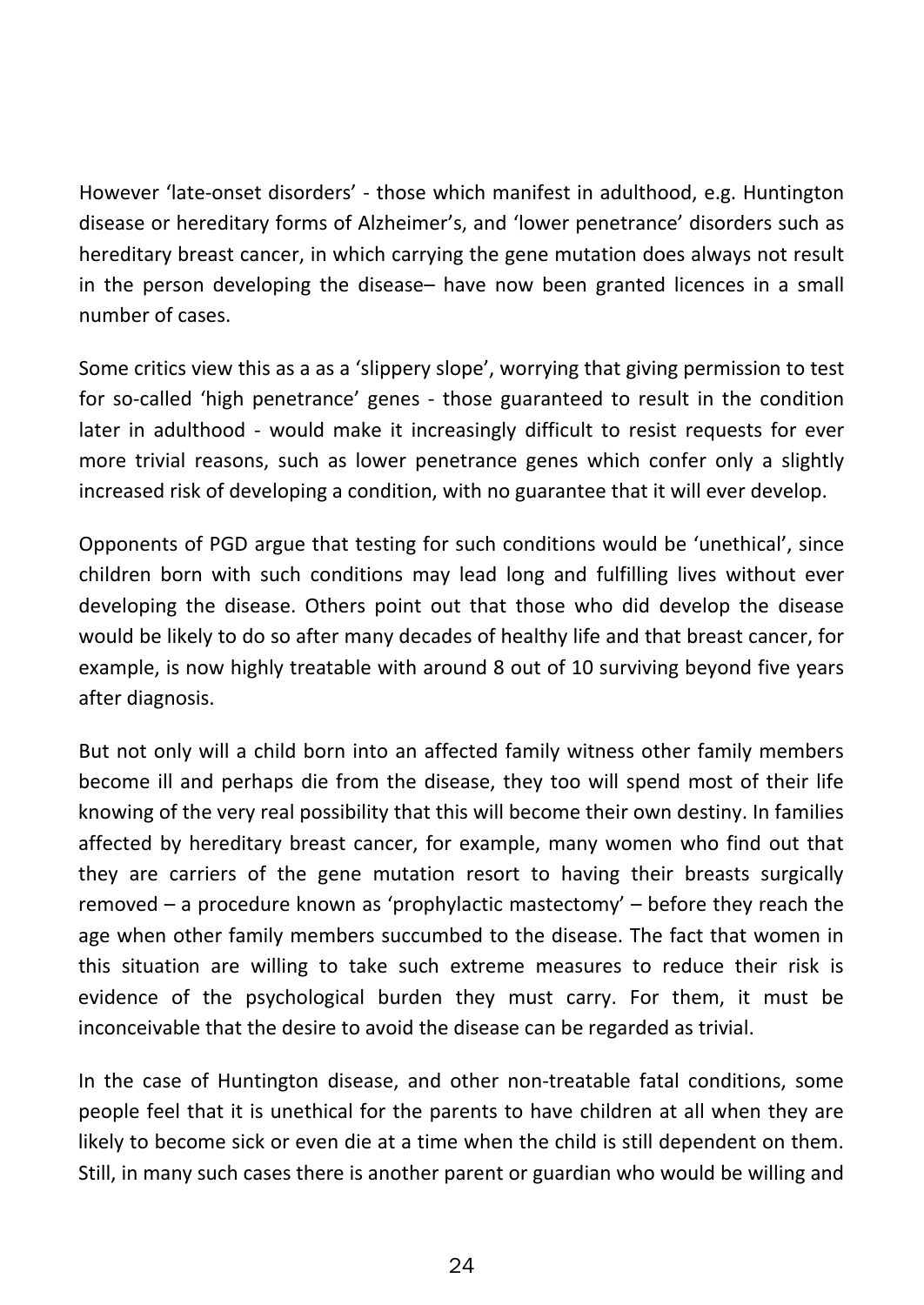<span id="page-25-0"></span>able to care for the child in the event that <sup>a</sup> parent was lost, thus making the situation acceptable for most.

#### BOX4: Matthew and Helen

In 2007 <sup>a</sup> London couple – Matthew, 24 and Helen, 25 – applied for permission from the Human Fertility and Embryology Authority (HFEA) – the government's fertility watchdog – to screen their embryos for inherited breast cancer genes. Given their long family history of the disease, the couple wished to use PGD to screen their embryos for faults in a gene – BRCA1 - which raises lifetime risk of a breast cancer to 80%. In <sup>a</sup> controversial move, the HFEA granted them permission making them the first couple allowed to screen for <sup>a</sup> genetic condition that merely increases risk of <sup>a</sup> disease, with no guarantee that the condition will ever develop.

### *'Saviour Siblings'*

Concerns over saviour siblings – children conceived to provide tissue‐matched blood stem cell transplants for <sup>a</sup> sick sibling ‐ revolve around the idea that couples might wish to have <sup>a</sup> child as <sup>a</sup> 'means to an end', rather than in its own right. Some argue that this raises concerns over the welfare of the child, who may perhaps not feel as valued as they would if they were conceived under normal circumstances and may even be put under unreasonable pressure to 'save the life' of their sick sibling.

For example, <sup>a</sup> limitation of this procedure is that only <sup>a</sup> small number of stem cells can be harvested from the umbilical cord – enough to treat only <sup>a</sup> small child. In the event that there are not enough stem cells to transplant, the parents may be faced with the difficult decision of whether to, when the sibling is old enough, subject them to <sup>a</sup> painful bone marrow extraction in order to save the life of the sick sibling, or whether to abandon the quest completely in favour of preserving the younger sibling's autonomy.

Others argue that further research is needed to assess the psychological impact of growing up as <sup>a</sup> 'saviour sibling'. What if the tissue transplant doesn't work, and the ill sibling dies despite receiving matched blood stem cells – will the donor child, having failed to live up to its parent's expectations, grow up in the shadow of failure?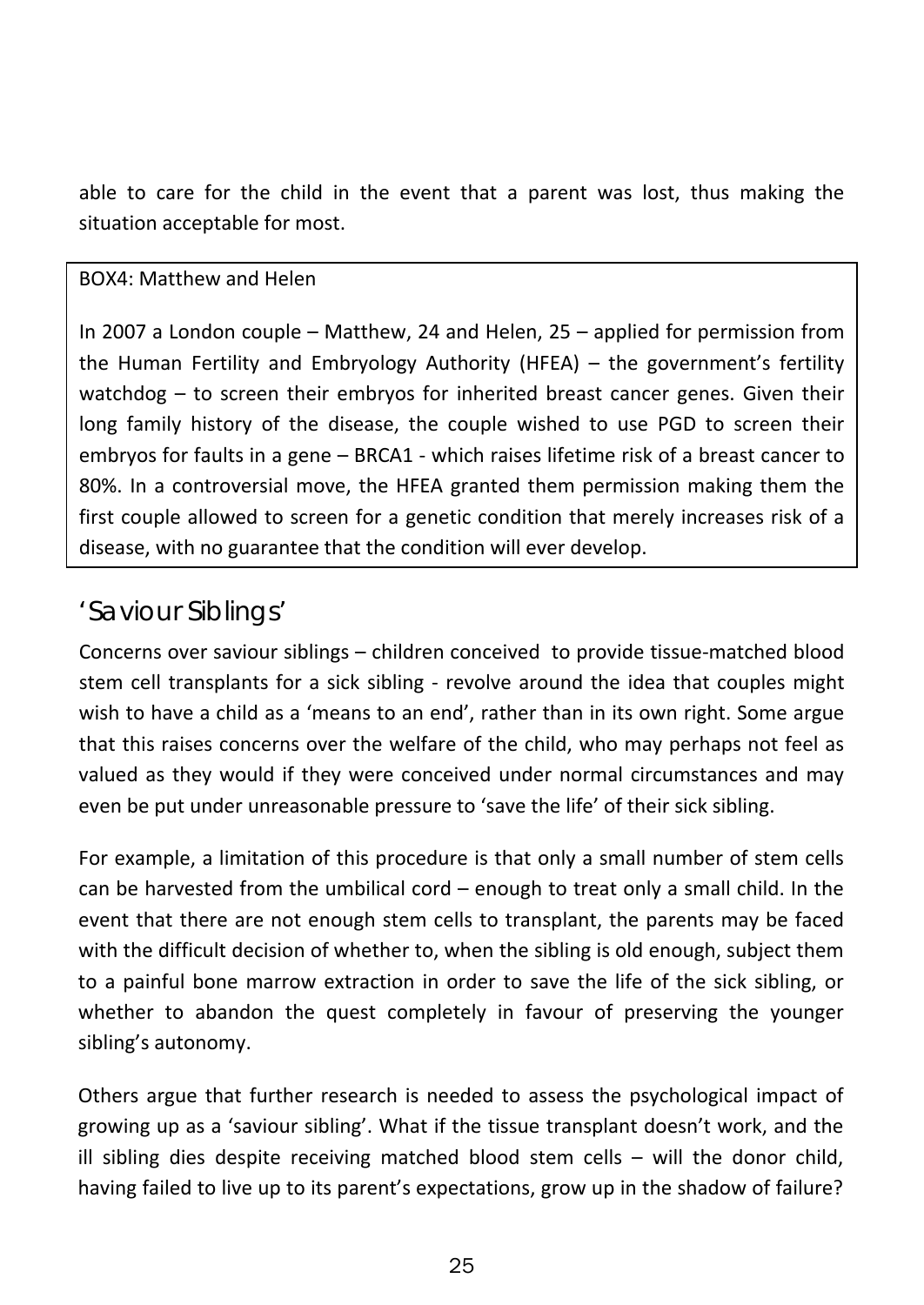Many argue that this is unlikely to be the case on the grounds that the resulting effect on the surviving child and its family is unlikely to be so harmful that it would have been better for the saviour sibling not to have been born at all.

Another argument in favour of saviour siblings is that provided <sup>a</sup> child is loved and valued, it is of no consequence that it is also <sup>a</sup> source of donor tissue. Furthermore people have children for <sup>a</sup> variety of reasons – to provide companionship for another child, to inherit <sup>a</sup> family business or to prop up an ailing marriage – none of which preclude the parents from loving and caring for their offspring.

Currently, whether or not prospective parents should be allowed to select embryos on the basis of tissue type is decided on <sup>a</sup> case‐by‐case basis by the Human Fertilisation and Embryology Authority (HFEA) – the government's fertility watchdog. Although some people argue that the conditions under which 'saviour siblings' are allowed should be written down in law, others feel that this would prove too inflexible considering the potential for unforeseen uses of PGD to emerge in future years.

#### BOX5: The Whitakers

In August 2002, British couple Jason and Michelle Whitaker were refused permission by the HFEA to conceive <sup>a</sup> child who would be able to provide compatible cord blood for their son Charlie, <sup>a</sup> decision criticised by many doctors and commentators.

Six‐year‐old Charlie had Diamond Blackfan anaemia (DBA), <sup>a</sup> rare blood disorder which meant he had to undergo <sup>a</sup> blood transfusing every three weeks. Some cases of DBA are caused by <sup>a</sup> mutation in <sup>a</sup> known gene, but for most, including Charlie Whitaker, the gene or trigger responsible remains unknown. The family subsequently travelled to have the procedure carried out at <sup>a</sup> private US fertility clinic in October 2002.

The treatment was successful, and James Whitaker, <sup>a</sup> potential matched cord blood donor for his sick brother, was born in June 2003. Just over <sup>a</sup> year later, Charlie underwent a successful bone marrow transplant operation using the cord stem cells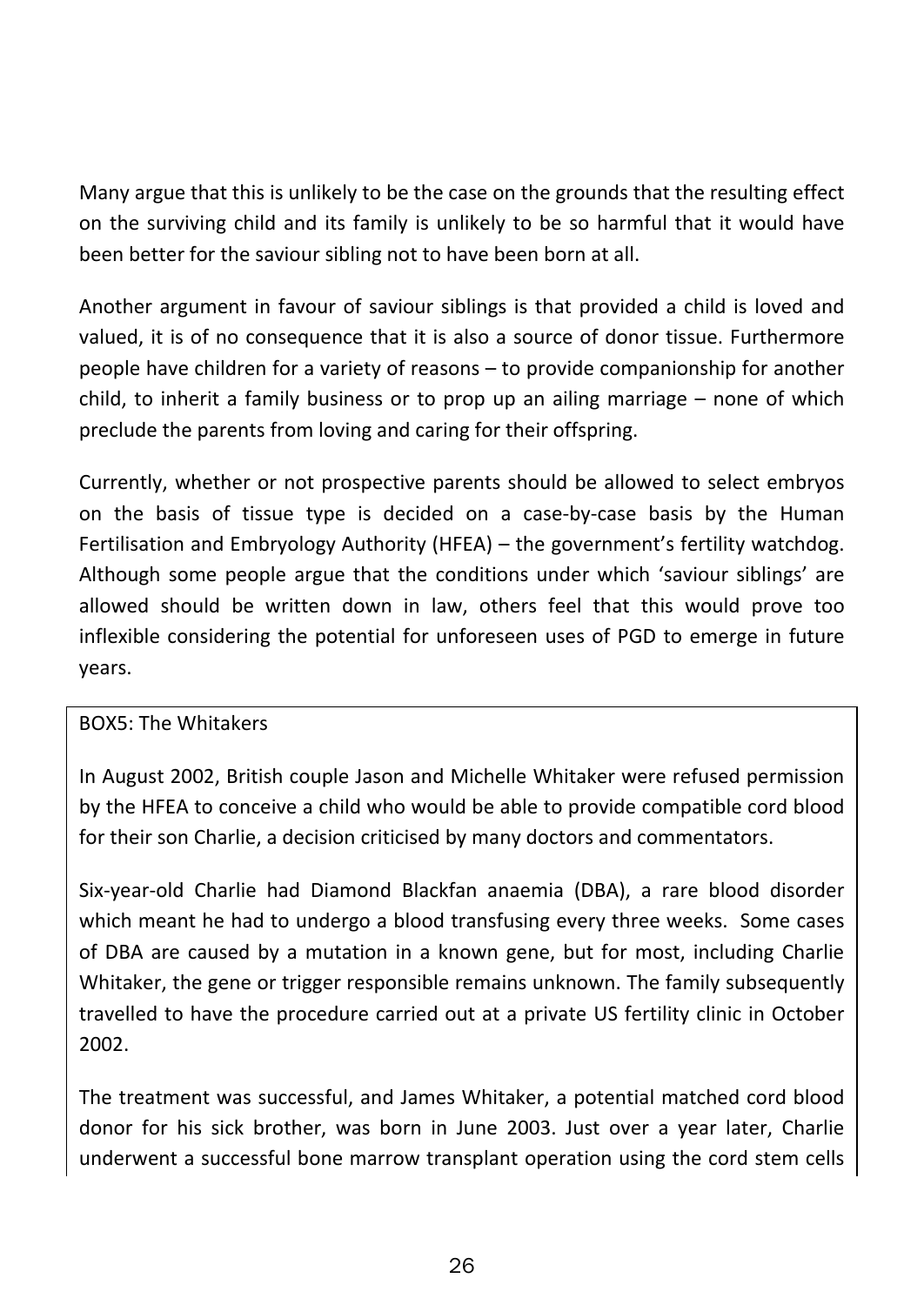<span id="page-27-0"></span>in October 2004, and was pronounced 'effectively cured' by his doctors in August 2005.

## *'Designer Babies'*

To date, PGD has only been used by couples in relation to <sup>a</sup> serious genetic disorder in their children. Nonetheless many experts still worry that if genes that influence human traits such as intelligence or sporting ability are discovered it seems possible that some couples might want to select for these too. But is this realistic?

Scientists argue that it isn't. These kinds of traits result from complex interactions between many genes plus environmental factors, they argue, and even if we could identify them all, the chances of having sufficient embryos to select from to realise the desire for intelligent, musical or athletic offspring is almost zero. Furthermore, even if this miraculous feat could be achieved in the future ‐ would anyone want it? Given the limited availability, expense and low success rate of PGD, along with the lengthy and invasive nature of the treatment, it is usually only pursued by those who feel they have no other alternative. In any case, in the UK (and most other countries where PGD is permitted) it is illegal to test embryos for any reason other than to avoid <sup>a</sup> serious medical condition.

#### *Choosing disability*

Many people, perhaps the majority, in today's society view deafness as <sup>a</sup> disability. Implicitly this would make selecting embryos for traits such as deafness or conditions of short stature an abuse of medical technology and not in the best interests of the child. Nevertheless many people affected by such conditions see them more as <sup>a</sup> cultural identity than <sup>a</sup> 'disability' *per se* and in some instances would prefer to have a child who, like them, is affected and can thus share in their unique culture.

The Human Fertilisation and Embryology Bill, which will become law in summer 2008, states that embryos with <sup>a</sup> 'serious abnormality' should not be preferred to those without such an abnormality. If made law, this would effectively mean that those affected by deafness or dwarfism, and others judged to have <sup>a</sup> 'serious abnormality', would be forbidden from using PGD or selecting donors to deliberately create <sup>a</sup> 'disabled' child.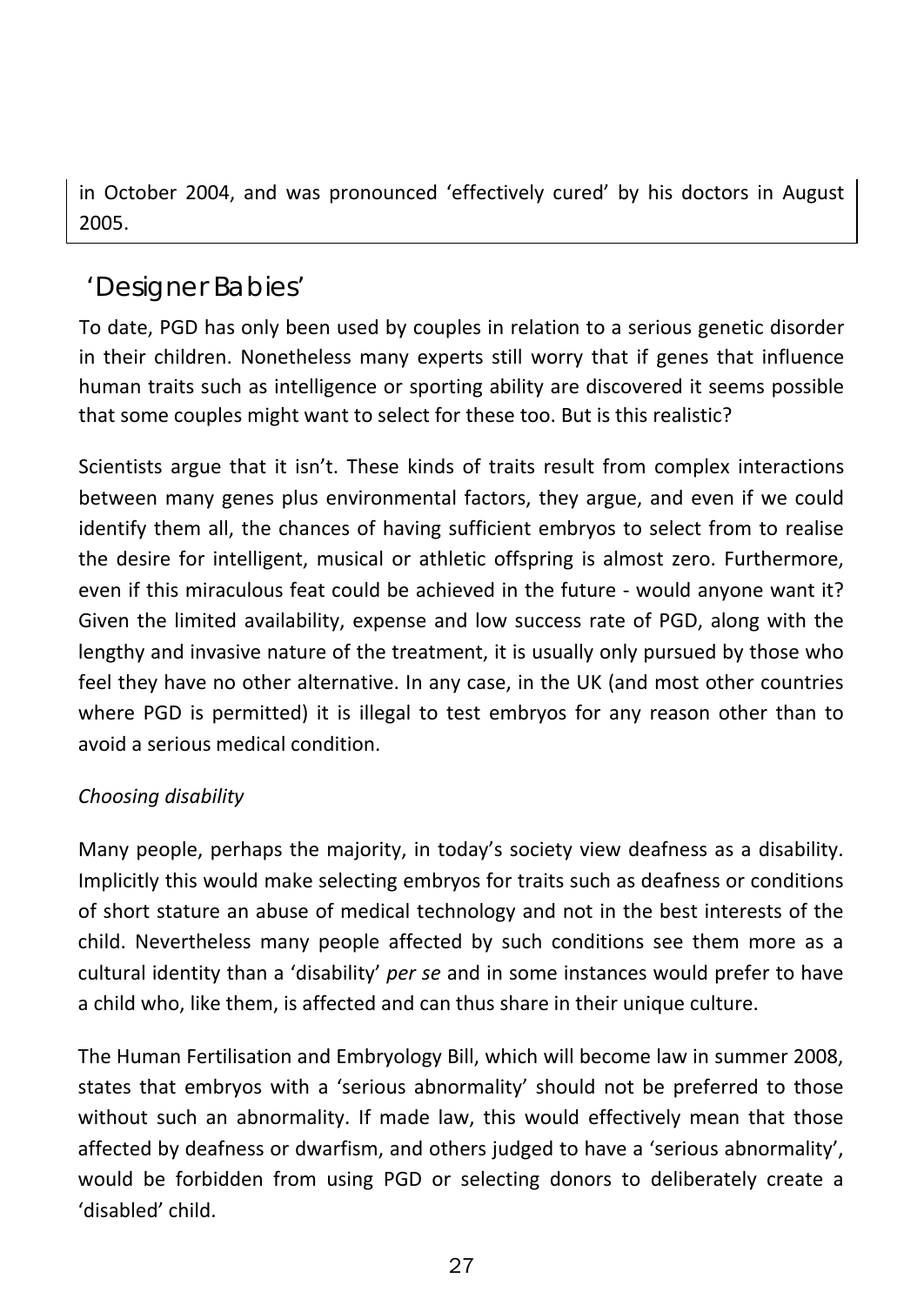<span id="page-28-0"></span>Given that others are entitled to use PGD to choose children 'like them', sharing the same characteristics, language and culture, some people feel that to outlaw this for certain groups of people – those with 'disabilities' ‐ would be an act of discrimination or even of 'eugenics' – controlling who is born. Some ethicists agree with this argument, believing that banning certain people from selecting children from their own unaltered genetic material, while allowing others to do so, is <sup>a</sup> violation of their reproductive liberty.

Others have questioned the need to legislate PGD at all, believing instead that reproductive decisions are best left in the hands of the prospective parents and their doctors. With the cost and physical and mental stresses of undergoing PGD, scientists and policy makers have argued that such treatments are unlikely to be in high demand, other than for the avoidance of the most serious of genetic disorders. Even so, it is extremely difficult to know where to draw the line.

#### BOX6: Sharon and Candy

In 2002 an American lesbian couple became parents of the world's first 'designer deaf children'. Sharon Duchesneau and Candy McCullogh, <sup>a</sup> couple who are deaf themselves, have two children who are both deaf 'by choice' ‐ their mothers privately sought out <sup>a</sup> deaf sperm donor after fertility clinics refused to do so. At the time the women defended their decision, saying that they would not have rejected <sup>a</sup> hearing child, just that they hoped for children that were deaf as they would be able to share the same cultural identity as their parents. Their decision, they said, is no different to choosing the colour or gender of <sup>a</sup> child.

Sharon and Candy hoped that their baby would be deaf ‐ they gambled with nature and won. But the prospect of screening embryos for inherited characteristics using PGD means that some parents now have the option of *choosing* <sup>a</sup> deaf child, provided that a gene for deafness exists within their gene pool.

# Looking Forward

There have been enormous advances in reproductive technology in past decades, leading to the birth of thousands of healthy children and bestowing many with an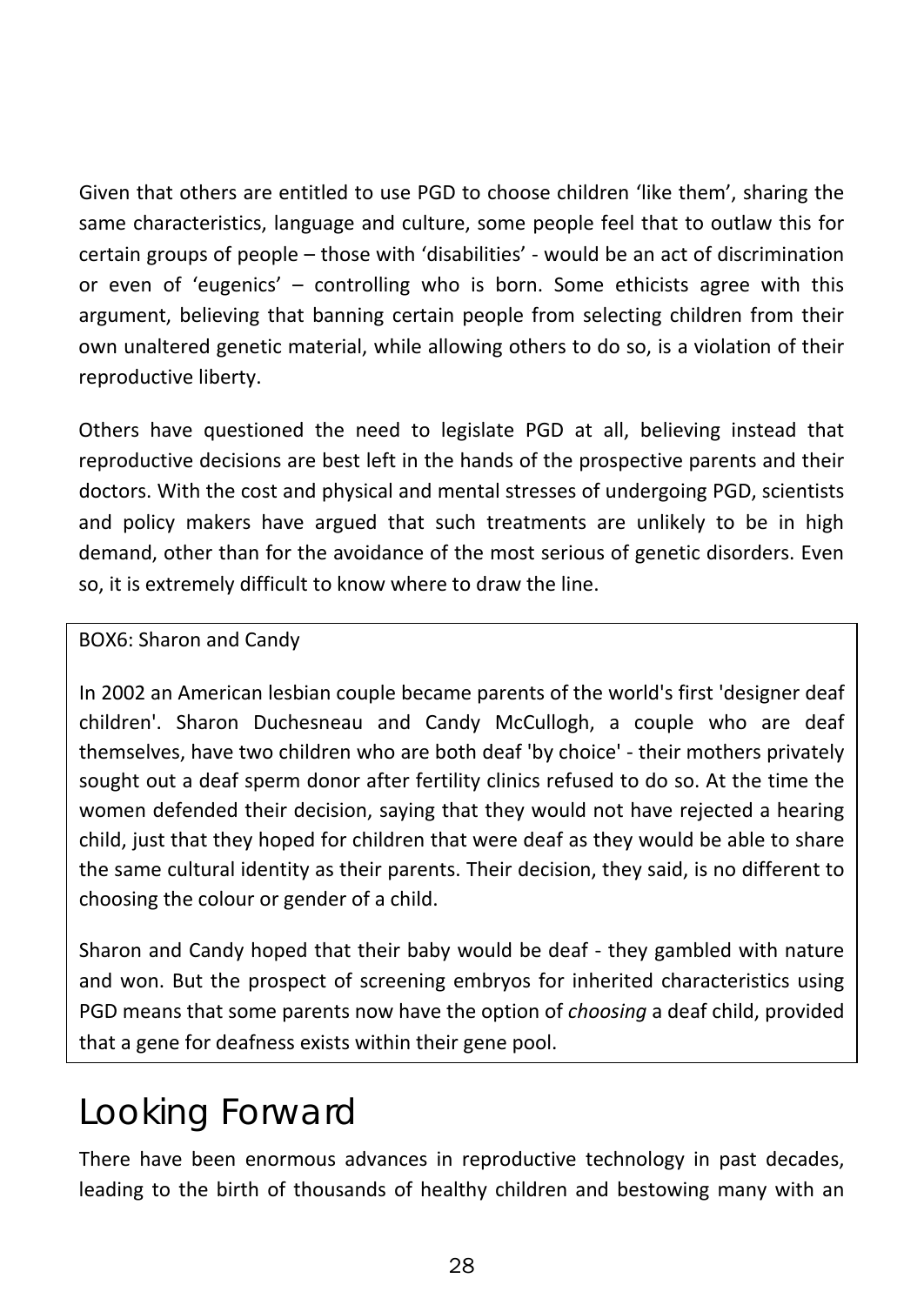<span id="page-29-0"></span>experience of parenthood which they perhaps never otherwise could have had. Though many families have now benefitted from the ability to choose embryos unaffected by certain genetic conditions – the main premise of PGD – or as <sup>a</sup> tissue match for <sup>a</sup> sick sibling, the awesome power of this technology has not gone unnoticed.

In response to the new ethical and social issues raised by PGD, have emerged equally elaborate regulatory and legal systems. Until recently, it has been the role of the Human Fertility and Embryology Authority (HFEA) to watch over how embryos are used in the doctor's surgery and in the laboratory, guided by their very own Code of Practice. But soon a new Bill in parliament will turn much of the HFEA's Code into law, <sup>a</sup> move which some critics worry could lack the flexibility necessary to accommodate future technologies.

Given its financial and psychological burdens, coupled with its technical difficulty and relatively low pregnancy rate (compared to natural conception), it seems likely that PGD will remain <sup>a</sup> specialist medical procedure, attractive only to <sup>a</sup> minority of people who feel they have no other option. With this is mind, many feel that there are good reasons to resist the temptation to try and define too precisely in law what PGD can or cannot be permitted for. They believe these intensely personal decisions need to be handled on <sup>a</sup> case‐by‐case basis and under the supervision of an authority with the experience and expertise to understand all the issues.

Whatever the future holds for PGD, perhaps the real risk lies in missing out on the genuine benefits to be gained from this technology over fears about its potential harms.

# Appendix

### *Chromosomes, Genes and DNA*

To understand how healthy embryos are selected from among those with specific genetic defects, it is helpful to understand <sup>a</sup> bit about the role that genes play inside our bodies.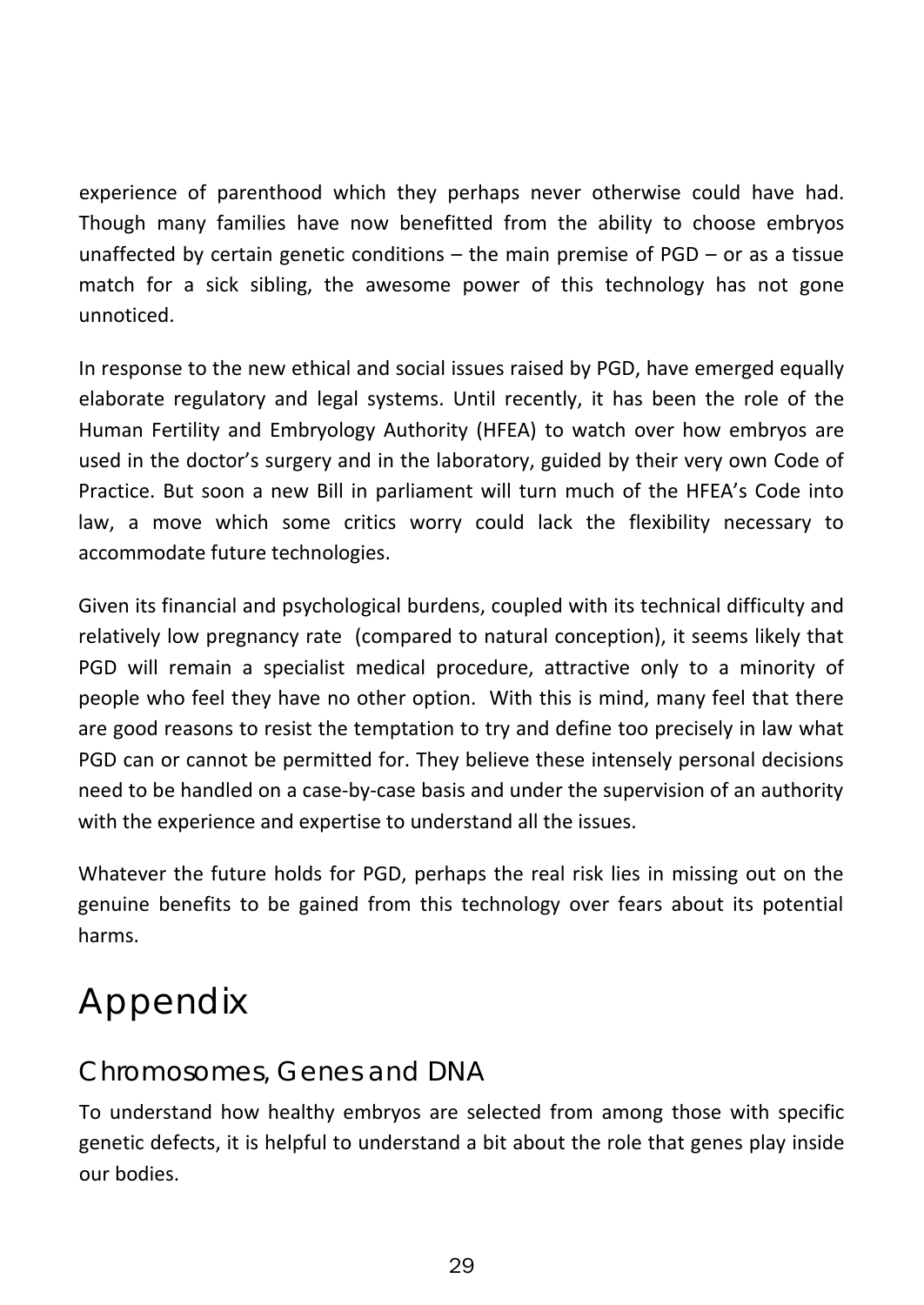Like all other multicellular creatures, every human being starts its life as <sup>a</sup> single cell. As the pregnancy progresses, that cell divides into two and then into four, eight and so on until an entire human is created. With the great complexity of the human body, its vast array of tissues and functions, it may be hard to believe that this miraculous process of embryological development can so frequently result in <sup>a</sup> healthy bouncing baby ‐ but time after time it does.

The instructions which guide this process are possessed by almost every living cell in the body. They come in the form of genes ‐ sections of DNA which encode instructions for the manufacture of individual proteins by the cell. Despite being smaller than <sup>a</sup> full stop, every newly fertilised egg contains <sup>a</sup> complete set of genes – around 25,000 in total ‐ known collectively as the human genome and conveniently packaged into 46 tiny structures called chromosomes (see fig.4).

Each cell is like <sup>a</sup> specialised factory, producing the exact set of proteins it needs to function. The cell 'reads' the DNA instructions to make these proteins by using <sup>a</sup> chemical intermediary called RNA. Those genes which are not appropriate in any one cell are inactivated, but are still stored in the cell from the past or for future reference. This means that <sup>a</sup> change in the genetic code of any one gene (called <sup>a</sup> mutation) is possessed by every cell in the body right from the moment of conception – an important quality if an embryo is to be used to indicate the genetic makeup of the resulting child.

DNA – and therefore any gene – is made up of two strings of building blocks called nucleotides, coiled together in <sup>a</sup> double helix shape. There are just four varieties of nucleotides – adenine (A), thymine (T), cytosine (C) and guanine (G). It is the sequence of nucleotides of the gene (AAGTGGCTTT etc,) that contain the 'instructions' for the manufacture of the particular protein that the gene encodes. The nucleotides of the opposing strands of the DNA double helix follow <sup>a</sup> pairing rule – 'A' always pairs with 'T' and 'C' with 'G'. This means that when the two strands of the DNA double helix separate during cell division, <sup>a</sup> correct second complementary strand can be constructed alongside each single strand by following the pairing rule ‐ a process called 'DNA replication'.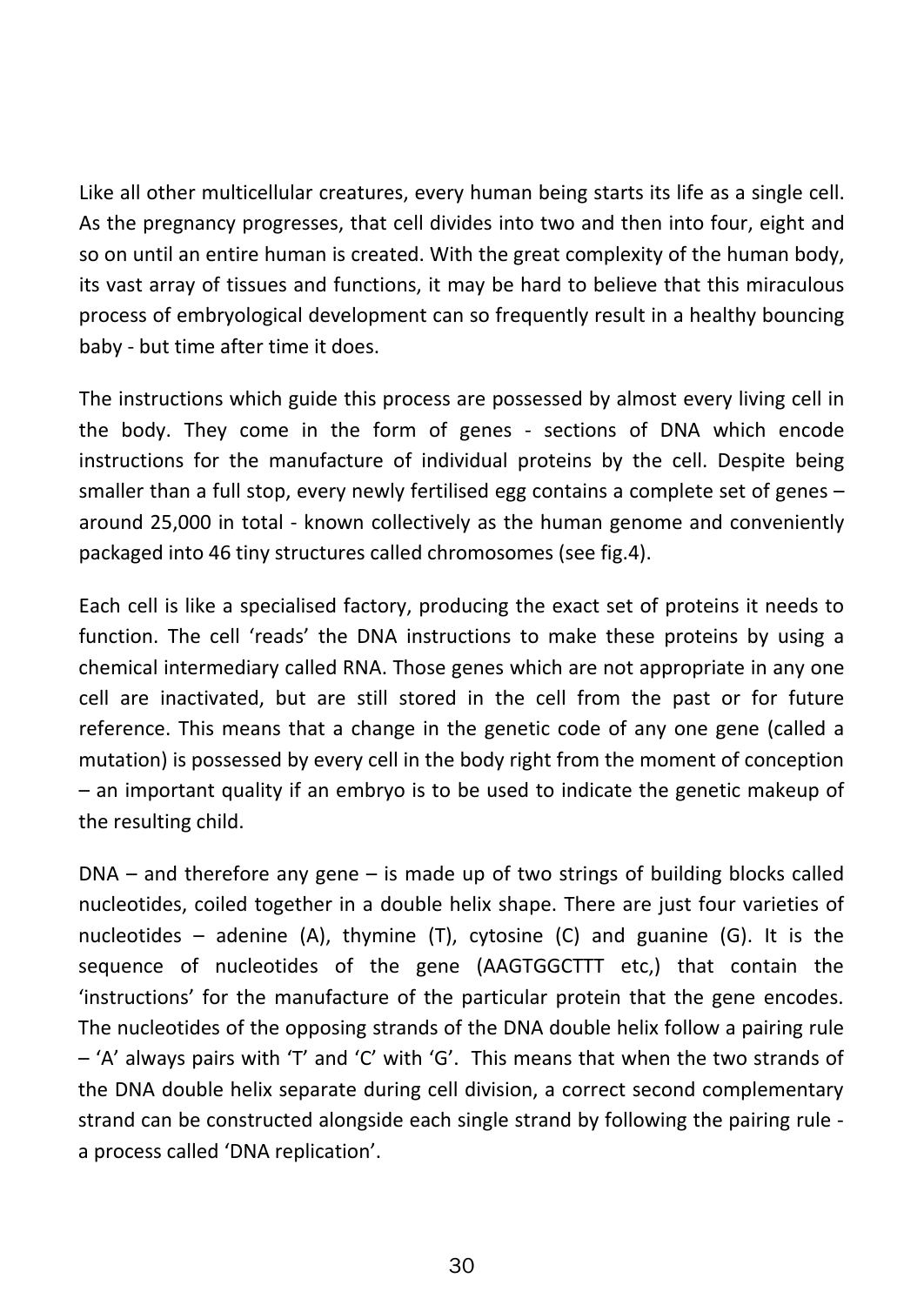But the DNA replication process isn't perfect and despite the body's elaborate proof‐ reading system designed to spot mistakes, errors do occur. Although such gene changes can be harmful, neutral or even beneficial, the term 'mutation' is often used in the context of harmful ones – those which result in <sup>a</sup> genetic disorder. So when scientists carry out <sup>a</sup> genetic test on an embryo, they are looking for changes, or errors, in the DNA sequence of <sup>a</sup> gene which might in turn affect one or more of the proteins made in the body, to alter the way <sup>a</sup> person grows or develops.

There are over 6,000 known genetic disorders which are caused by <sup>a</sup> change in <sup>a</sup> single gene. Knowing the gene which is responsible for <sup>a</sup> specific condition is important in PGD because the human genome is vast and so, to carry out <sup>a</sup> genetic test, scientists need to know where to start looking for <sup>a</sup> gene change. Without this information it would be like searching <sup>a</sup> library for <sup>a</sup> book without knowing its title or author.

As well as knowing which gene to look for <sup>a</sup> mutation in, scientists carrying out PGD need to know the specific gene change, or mutation, that is present in that particular family. This is often <sup>a</sup> change in <sup>a</sup> single letter of the DNA code, but can also be <sup>a</sup> deleted or inserted letter or letters, or some rearrangement of the sequence of the code. Normally, the specific mutation can be identified by carrying out <sup>a</sup> genetic test on an affected member of the family. However, those families in which <sup>a</sup> specific mutation cannot be identified, perhaps because the affected member is deceased or is unwilling or unable to consent to <sup>a</sup> genetic test, are unsuitable for PGD.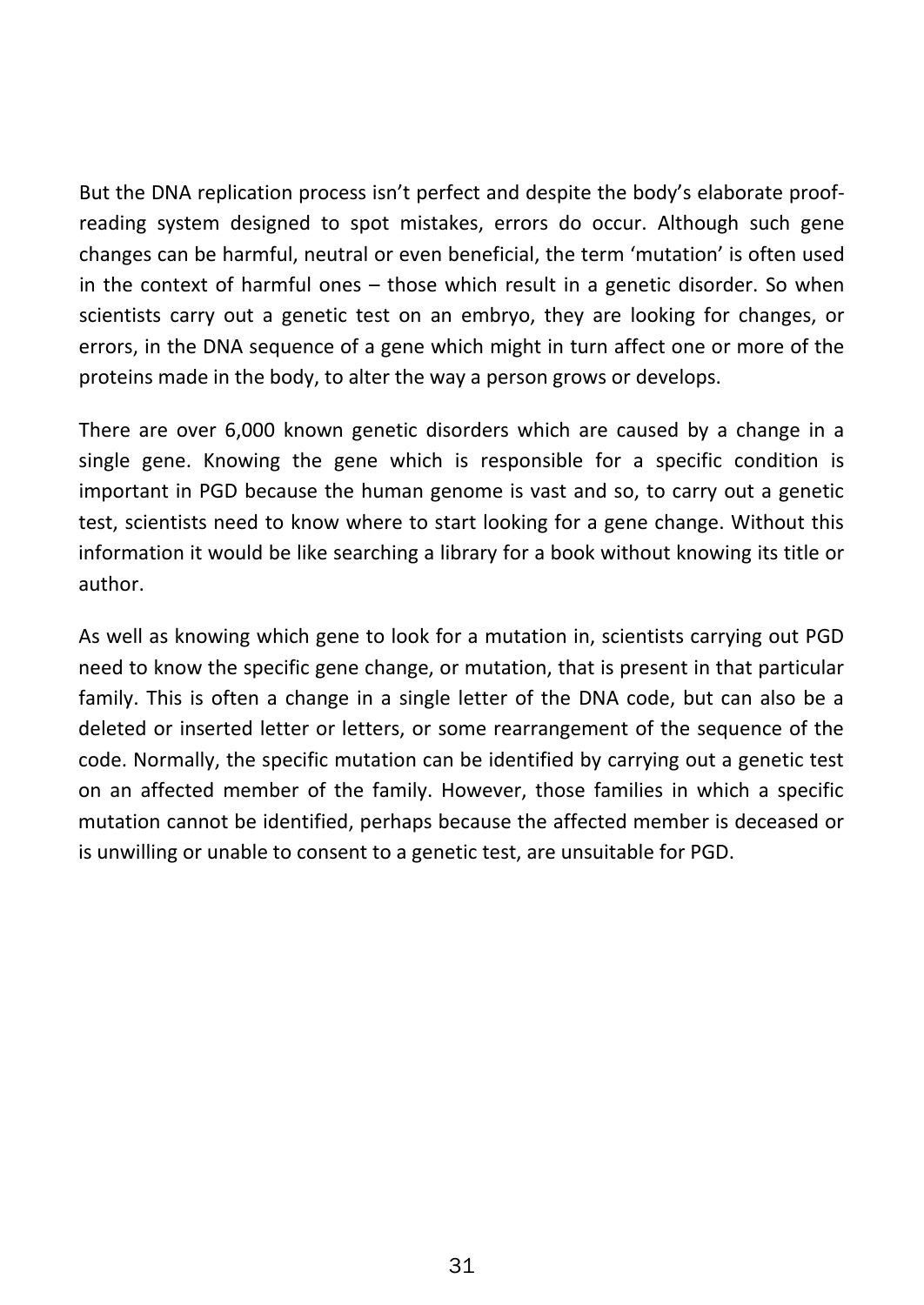

**Fig. 4: The relationship of <sup>a</sup> chromosome and DNA to proteins and cells**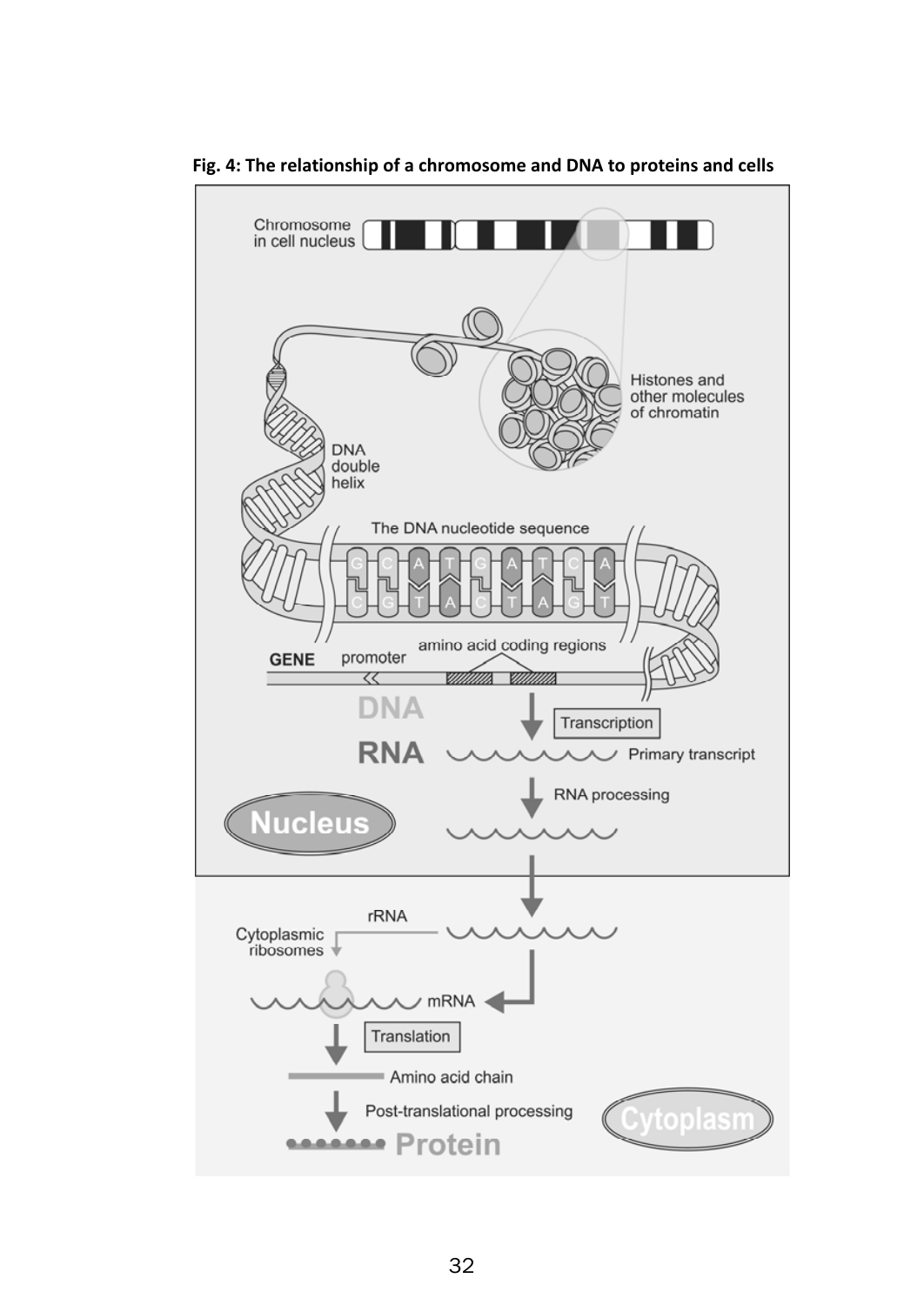## <span id="page-33-0"></span>*Genes and Inheritance*

Because scientists now know how the chromosomes behave during egg and sperm formation, it is possible to explain how certain mutations are passed down through the generations of <sup>a</sup> family by noting which family members are affected. There are three simple patterns of inheritance. One of these ‐ referred to as X‐linked inheritance - relates to gene changes which occur on the X-chromosome and generally affect only boys (XY), as females have two chromosomes (XX) and thus have a working copy which can compensate for the faulty one.

The other two – referred to as autosomal dominant and autosomal recessive inheritance ‐ relate to gene changes within the remaining 22 pairs of chromosomes – known as the 'autosomes' – and uniformly affect both males and females.

#### *Dominant Inheritance*

Huntington's disease, polycystic kidney disease, achondroplasia or dwarfism, and neurofibromatosis are all examples of conditions that follow an autosomal dominant pattern of inheritance. In such conditions the effects of the faulty gene are not masked by the working copy and thus if one of the two parents is affected, every child has <sup>a</sup> one‐in‐two chance of also being affected.

#### *Recessive Inheritance*

Cystic Fibrosis, sickle cell disease and Tay‐Sachs disease are all examples of conditions that follow an autosomal recessive pattern of inheritance and in fact most genetic conditions follow this pattern. In such conditions the effects of the faulty gene may be masked by <sup>a</sup> working copy, so only those who inherit <sup>a</sup> faulty copy from both parents are affected.

#### *X‐linked Inheritance*

Duchenne muscular dystrophy, haemophilia and Fragile X syndrome are all examples of genetic conditions that follow an X‐linked recessive inheritance pattern of inheritance. In such conditions the effects of the faulty gene usually only affect boys as they are born with only one X‐chromosome and thus do not have <sup>a</sup> working copy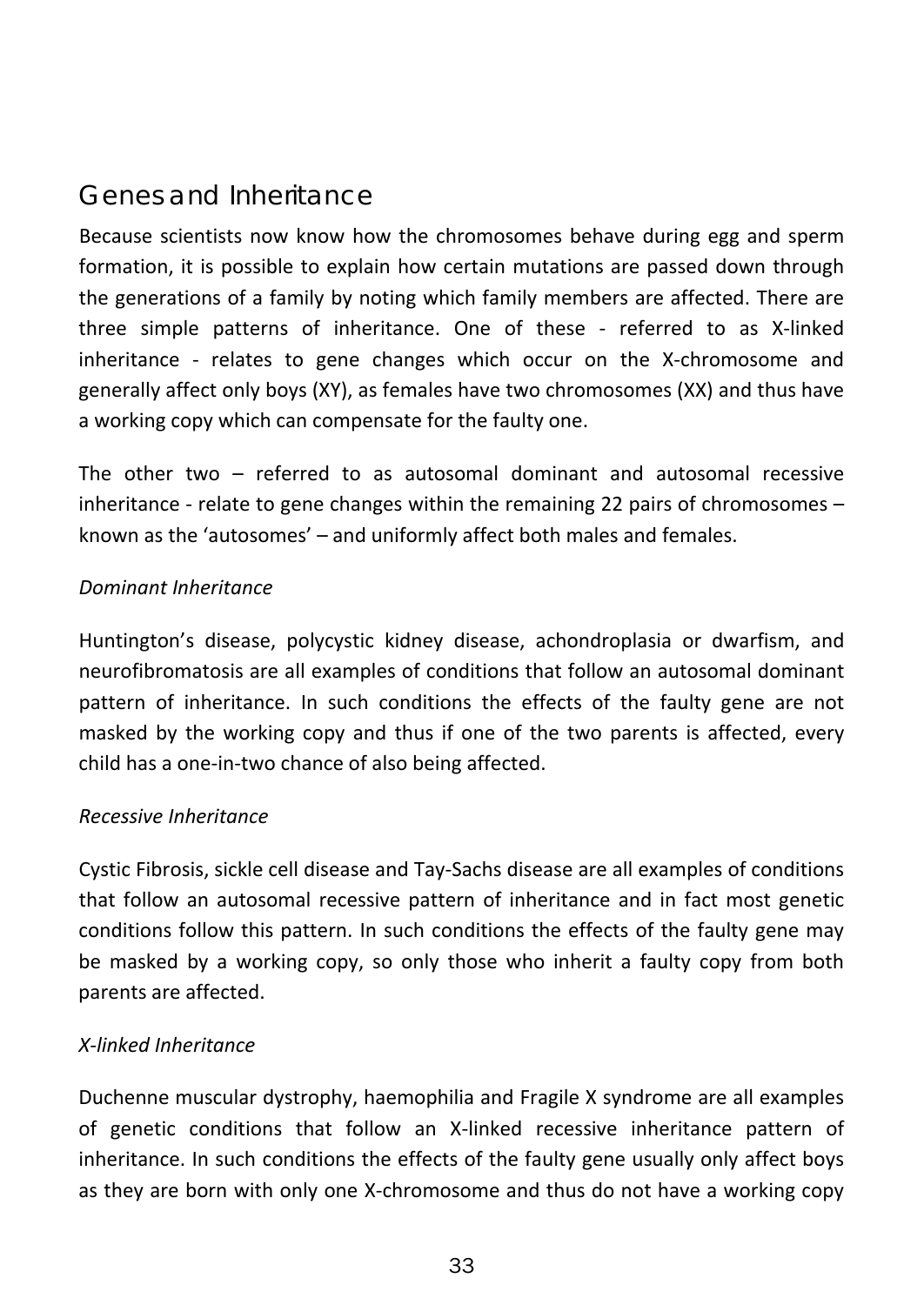<span id="page-34-0"></span>to compensate for the faulty one. This means that any son born to <sup>a</sup> female carrier has a one‐in‐two chance of being affected, while each of her daughters has <sup>a</sup> one‐in‐ two chance of being carriers themselves.

### *Further Reading*

#### **BOOK: Sarah Franklin and Celia Roberts.** *Born and Made: An Ethnography of Preimplantation Genetic Diagnosis***. Princeton University Press (2006).**

An innovative analysis of preimplantation genetic diagnosis through an ethnographic account of scientists, clinicians, genetic counsellors and patients.

#### **BOOK: Jonathan Glover.** *Choosing Children: Genes, Disability, and Design.* **Oxford University Press (2006).**

This beautifully clear book is written for anyone who cares about the rights and wrongs of parents' choices for their children.

#### **BOOK: Jess Buxton and Jon Turney.** *The Rough Guide to Genes and Cloning.* **Rough Guides Reference Titles (2007).**

This clearly written book provides an excellent introduction to genetics, considering everything from Dolly the sheep to designer babies.

#### **BOOK:** *A Guide to Genetics,* **Progress Educational Trust (2006)**

This concise book (third edition) covers basic processes in human genetics, genetic testing, gene therapy and embryo testing, as well as ethical issues raised by genetic technologies. Available from the UK charity Progress Educational Trust for £6.49 ([www.progress.org.uk](http://www.progress.org.uk/)) telephone 020 7278 7870.

#### **BOOK: Robert Winston.** *A child against all odds.* **Transworld Publishers (2006).**

A definitive account and <sup>a</sup> personal view of modern reproductive technology and the ethical problems that it raises, written by <sup>a</sup> scientist at the forefront of this field.

#### **WEBSITE: BioNews**

**[http://www.bionews.org.uk](http://www.bionews.org.uk/)**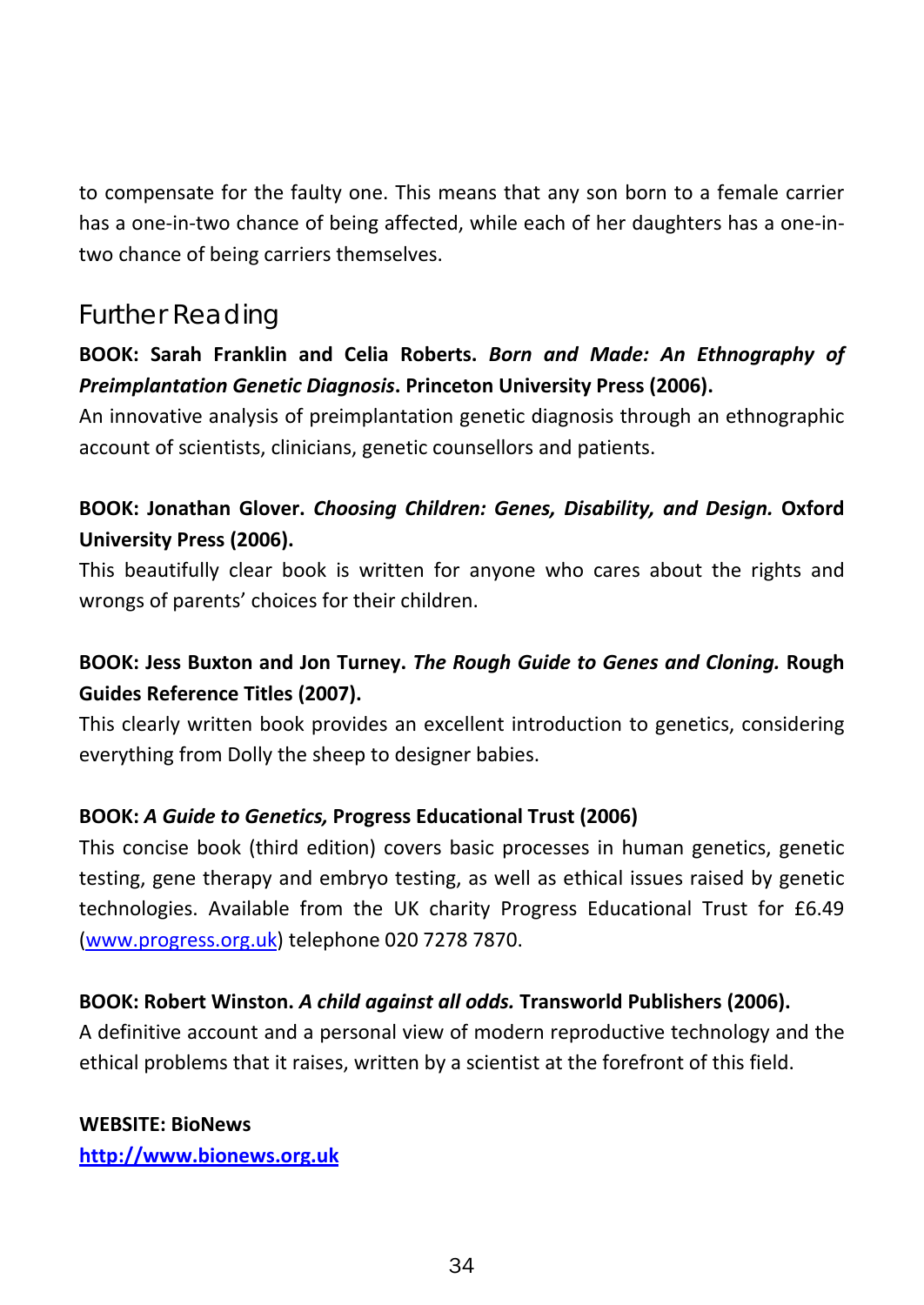<span id="page-35-0"></span>BioNews is a free web and email‐based source of news, information and comment in human genetics and assisted reproduction, produced by the UK charity Progress Educational Trust.

#### **WEBSITE: Human Fertility and Embryology Authority**

#### **[http://www.hfea.gov.uk](http://www.hfea.gov.uk/)**

The Human Fertilisation and Embryology Authority is the UK's independent regulator overseeing safe and appropriate practice in fertility treatment and embryo research. Search their website for clinics carrying out PGD and up‐to‐date information about genetic conditions currently licensed for PGD.

#### **WEBSITE: European Society of Human Reproduction and Embryology (ESHRE) [http://www.eshre.com](http://www.eshre.com/)**

A society dedicated to study and research in the field of reproductive medicine and science.

### *Glossary*

**Aneuploidy** A condition in which there is an abnormal number of chromosomes, either fewer or more than is usual (46 in <sup>a</sup> human body cell).

**Autosomal dominant inheritance** A pattern of inheritance in which <sup>a</sup> gene change has an effect even if only one copy is inherited, e.g. the mutated gene that causes Huntington's disease. Also known simply as dominant inheritance.

**Autosomal recessive inheritance** A pattern of inheritance in which <sup>a</sup> gene change has an effect only if two copies are inherited – the mutated gene that causes cystic fibrosis, for instance. Also known simply as recessive inheritance.

**Autosome** Any human chromosome apart from the sex chromosomes, X and Y. There are 22 pairs of autosomes, numbered 1‐22.

**Beckwith Wiedemann syndrome (BWS)** is <sup>a</sup> rare genetic or epigenetic disorder (prevalence of about 1 in 15,000) that causes large body size, large organs, and other problems. BWS is triggered by mutations in growth regulating genes on chromosome 11, caused by an inversion specifically on 11p15, or by errors in genomic imprinting.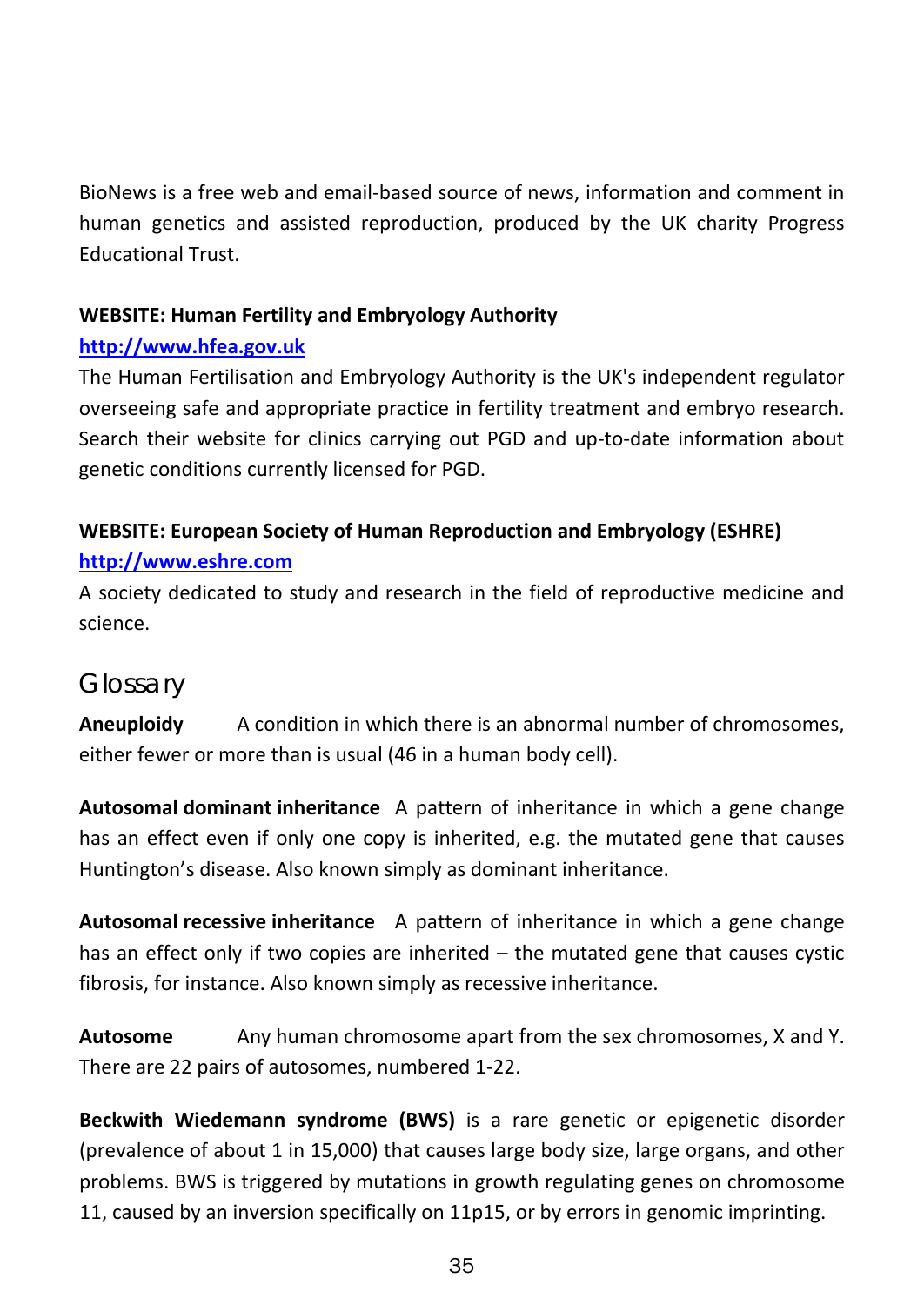**Carrier** An individual who has <sup>a</sup> disease‐causing gene mutation on one chromosome of a pair, and <sup>a</sup> normal version on the other. Usually refers to unaffected carriers of recessive conditions.

**Chromosome** Chromosomes are tightly packaged bundles of DNA, the chemical that encodes genetic information. Nearly all human body cells have <sup>a</sup> set of 46 chromosomes, while eggs and sperm have 23.

**DNA** Deoxyribonucleic Acid is the chemical that encodes genetic information. It contains four different chemicals, or bases, known as A (adenine), C (cytosine), G (guanine) and T (thymine).

**Embryo** A stage of development (before fetus stage) during which tissues and organs are formed. In humans this stage lasts for eight weeks after the fertilised egg first starts to divide.

**Fetus** A stage of development (after the embryo stage) when all organs have been formed. In humans, this stage lasts from nine weeks after fertilisation until birth.

**Fluorescent inh** ab technique that uses fluorescentlylabelled pieces of DNA to detect specific genes, chromosome segments or chromosomes in cells examined under <sup>a</sup> special microscope.

**Gene** The basic biological unit of inheritance. Genes are made out of DNA, and most are coded instructions for making proteins. Others make molecules that control gene activity.

**Genetic conditionn** A condition or illness caused by changes in a gene or genes, affecting the way the body looks, develops or works.

**Genetic counselling** Information and advice given to patients affected by, or at risk of <sup>a</sup> genetic condition. An explanation of risks and options may include the findings of specific gene tests.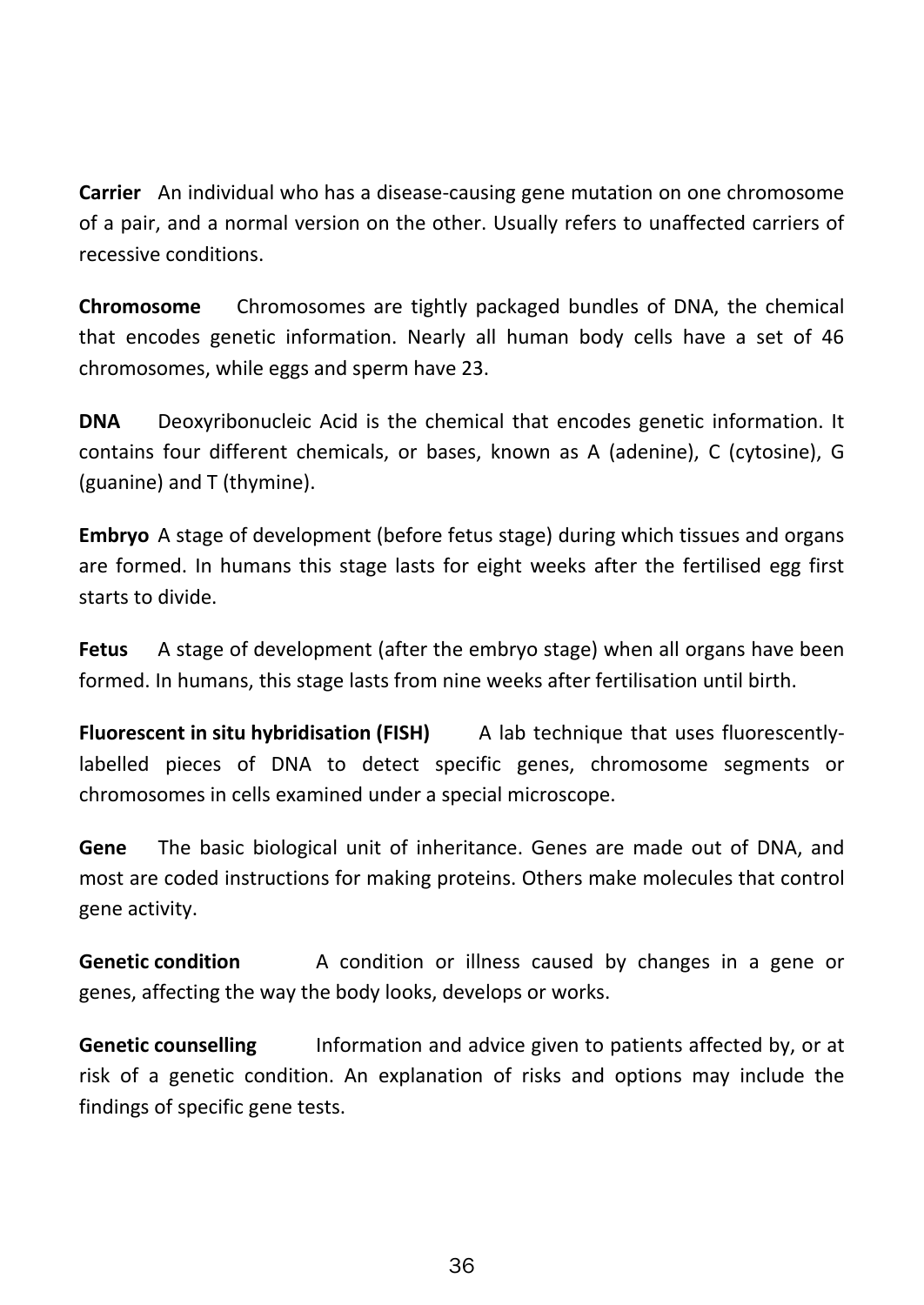**Genetic**Increased probability (compared to the general population) of developing <sup>a</sup> disease due to the presence of one or more genetic mutations.

**Genetic Test** AA test that gives genetic information, for example about disease status or susceptibility.

**Genome** The total genetic information of <sup>a</sup> living thing, <sup>a</sup> complete copy of which is found in most body cells. The human genome is made up of around 2.9 billion chemical letters (base‐pairs) of DNA.

**Intracytoplasmic sperm injection (ICSI)** A treatment developed to treat male infertility, which involves injecting <sup>a</sup> single sperm into an egg. Also used in PGD for single-gene disorders to avoid contamination of the PCR sample with non-embryonic DNA from surplus sperm.

**Imprinting** The process by which certain mammalian genes are "switched off", depending to whether they were inherited from father or mother.

**In vitro fertilisation (IVF)** A treatment for infertility in which eggs are removed from a woman's body, fertilised with sperm in <sup>a</sup> laboratory, then returned to the womb shortly afterwards to continue developing.

**Mosaicism** The occurrence of two or more cell populations within <sup>a</sup> single tissue or individual, which have different genetic constitutions.

**Mutationn** A change in the genetic information of an individual, which may have <sup>a</sup> harmful, neutral or beneficial affect.

**Penetrancee** The extent to which a mutation causing a particular disorder causes clinical symptoms of that disorder. Usually refers to autosomal dominant conditions.

**Polymerase Chain Reaction (PCR)** A laboratory technique used to make millions of copies of <sup>a</sup> known piece of DNA, used in many medical and forensic tests.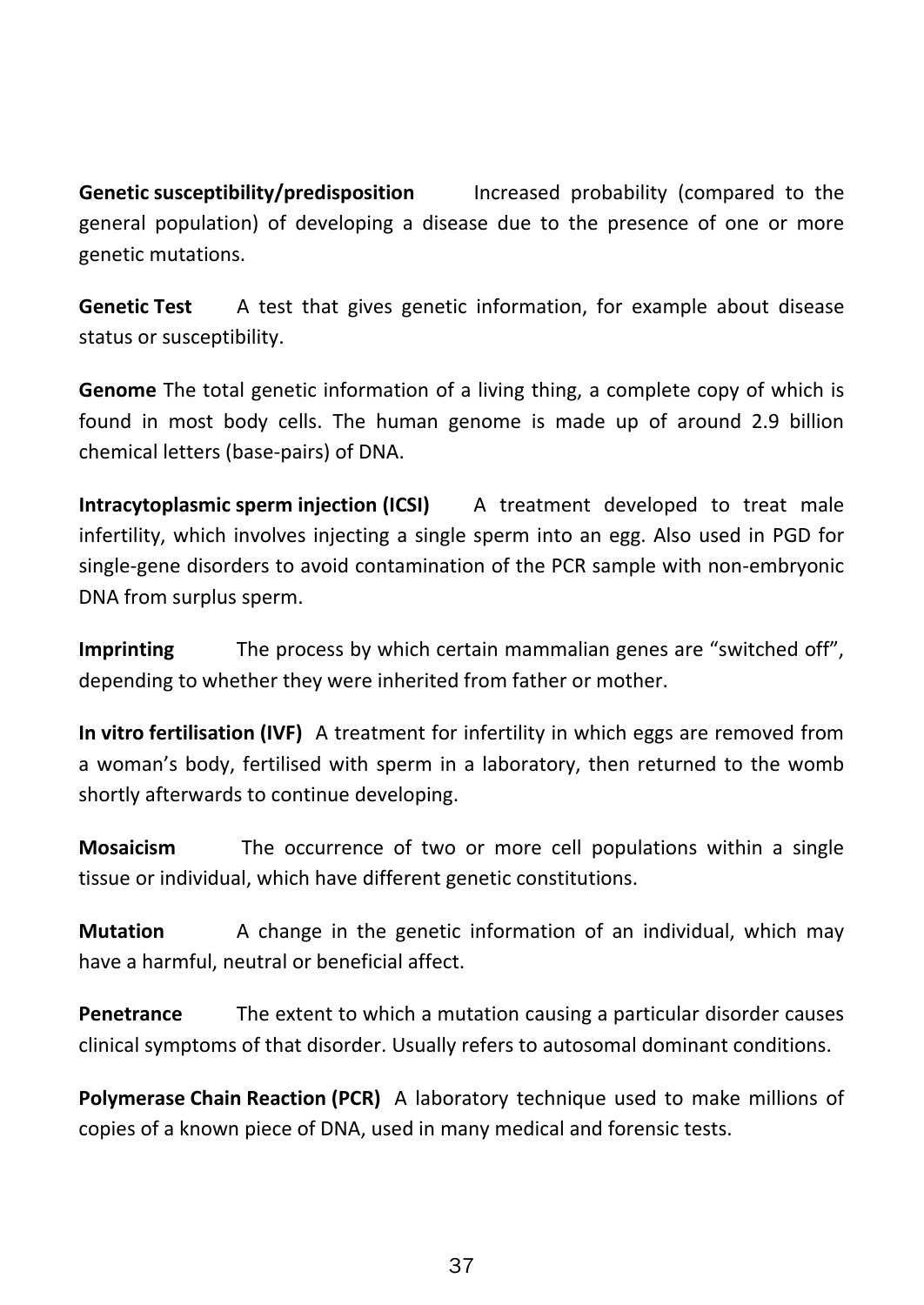<span id="page-38-0"></span>**Pre‐implantation Genetic Diagnosis (PGD)** PGD is <sup>a</sup> genetic test that can be carried out on embryos created using *in vitro* fertilisation (IVF) to ensure that only embryos unaffected by <sup>a</sup> particular genetic condition are returned to the woman's womb.

**Prenatal Diagnosis** Biochemical, genetic or ultrasound test preformed during pregnancy to determine if <sup>a</sup> fetus is affected by <sup>a</sup> particular disorder.

**Sex chromosomes** Refers toRefers to the two chromosomes (X and Y) that determine the sex of an individual.

**Single Gene Disorder** A disorder caused by <sup>a</sup> mutation in <sup>a</sup> single gene. Cystic fibrosis, for example, is caused by <sup>a</sup> mutation in the CFTR gene.

**Stem Cell** A type of unspecialised cell which is capable of developing into all (multipotent) or <sup>a</sup> wide range of (pluripotent) different body tissues. May be derived from early embryos, umbilical cord blood and certain body tissues such as bone marrow.

**X‐linked inheritance** A pattern of inheritance caused by <sup>a</sup> gene mutation located on the X‐chromosome. Usually recessive – affects only boys (XY) but females (XX) can be carriers.

#### *References*

Buxton J., 'Embryo tests carry no extra health risks', *BioNews*, 19 June 2007. New findings reported from the ESHRE annual meeting, online at: [www.bionews.org.uk/new.lasso?storyid=3473](http://www.bionews.org.uk/new.lasso?storyid=3473) (accessed April 2008)

C. Harper, C. de Die‐Smulders, V. Goossens, *et al*., 'ESHRE PGD consortium data collection VII: cycles from January to December 2004 with pregnancy follow‐up to October 2005'**.** *Hum. Reprod*, (2008) 23, 741 ‐ 755.

Corveleyn A., Morris M.A., Dequeker E., Sermon K., *et al*. ' Provision and quality assurance of preimplantation genetic diagnosis in Europe. *European Journal of Human Genetics, (*2008) 16, 290‐299.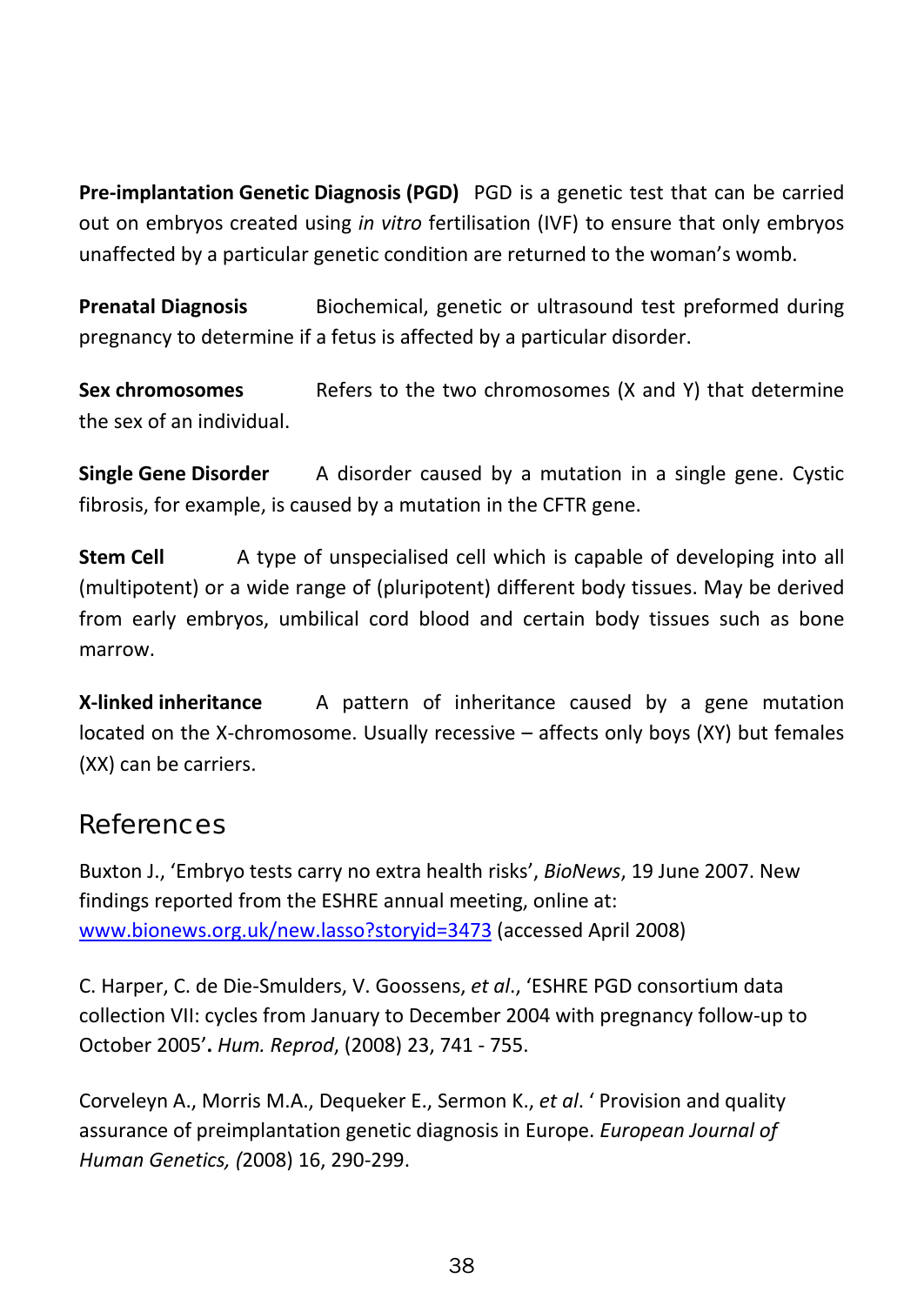Hansen M, Kurinczuk JJ, Bower C, Webb S. 'The risk of major birth defects after intracytoplasmic sperm injection and in vitro fertilization.' *N Engl J Med*. (2002) 346, 725‐730.

Maher ER, Brueton LA, Bowdin SC, *et al*. 'Beckwith‐Wiedemann syndrome and assisted reproduction technology (ART).' *J Med Genet*, (2003) , 40, 62‐64

Halliday J, Oke K, Breheny S, *et al.* 'Beckwith‐Wiedemann Syndrome and IVF: A Case‐ Control Study', *Am J Hum Genet.* (2004) 75, 526–528.

Helmerhorst F.M., Perquin D.A.M, Donker D, *et al*. 'Perinatal outcome of singletons and twins after assisted conception: <sup>a</sup> systematic review of controlled studies.' *BMJ*, (2004) 328: 261.

Jones HW, Cohen J. IFFS Surveillance *Fertil Steril (*2004) 81, Suppl 4, 1‐54.

Krones T, Richter G. Preimplantation genetic diagnosis '(PGD): European perspectives and the German Situation.' *J Med Phil, (*2004) 29, 623‐640.

Lashwood A., El‐Toukhy T., Flinter F., *et al*. 'Paediatric outcome from birth onwards after preimplantation genetic diagnosis', abstract from the *British Society of Human Genetics* conference (2007).

Mastenbroek S, Twisk M, van Echten‐Arends J, *et al*. 'In vitro fertilization with preimplantation genetic screening'. *N Engl J Med,* (2007), 357, 9‐17.

Ogilvie CM. 'Preimplantation testing for chromosome aneuploidy.' *The Obstetrician & Gynaecologist,* (2008) 10, 88‐92.

Saiki R, Bugawan TL, Horn GT *et al.* 'Analysis of enzymatically amplified betaglobin and HLA‐DQ alpha DNA with allele specific oligonucleotide probes', *Nature*, (1986) 324, 163‐166.

Schieve LA, Meikle SF, Ferre C, *et al.*, **'**Low and Very Low Birth Weight after Use of Assisted Reproductive Technology', *N Engl J Med*. (2002), 346, 731‐737.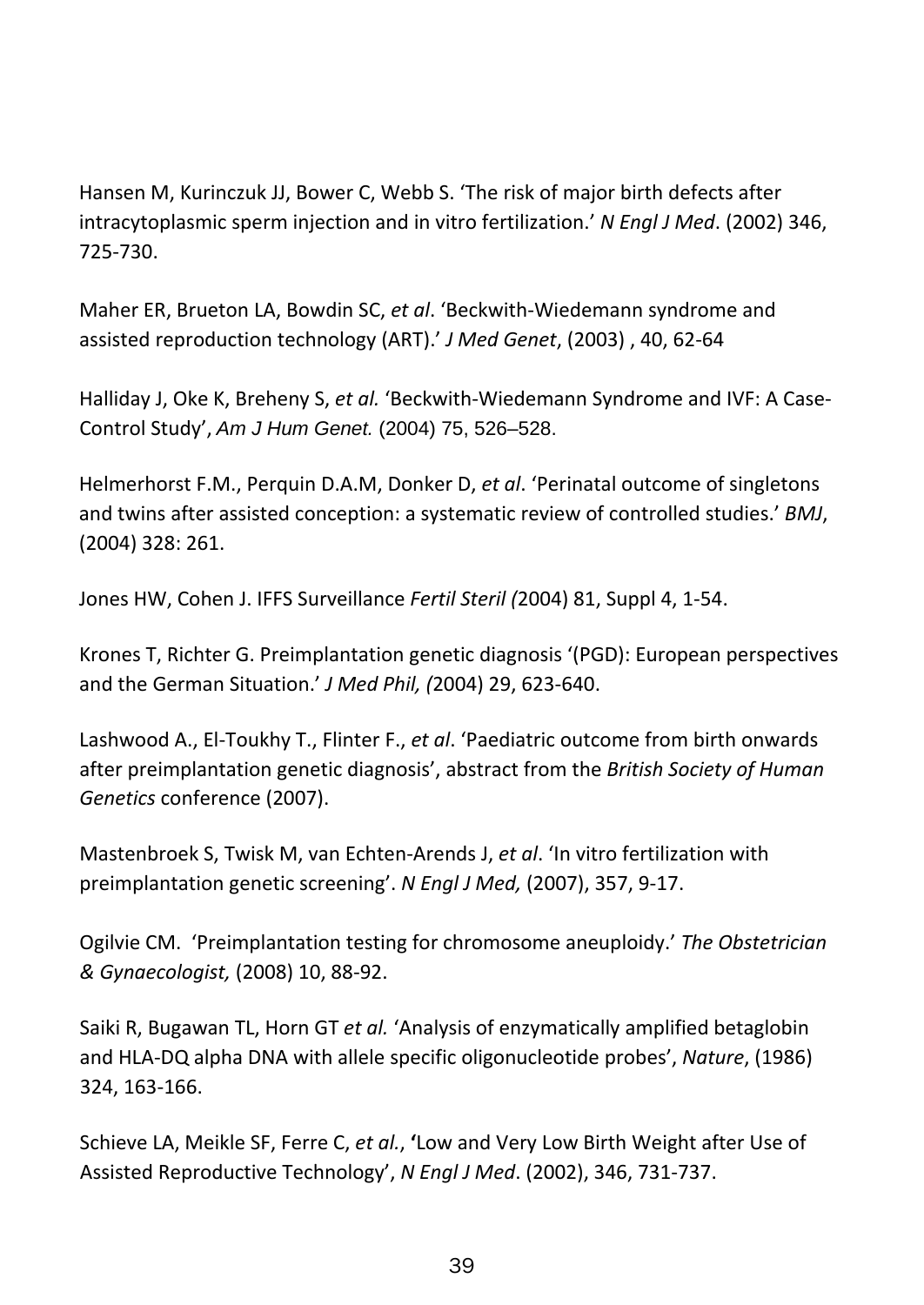Stevenson RE, Hall JG. 'Human Malformations and Related Anomalies', Ed 2. (2006), *Oxford Univ Press*, New York.

Verlinsky Y, Cohen J, Munne S, *et al*. 'Over <sup>a</sup> decade of experience with preimplantation genetic diagnosis: A multicenter report.' *Fertil Steril,* (2004) 82, 292‐ 294.

HFEA, 'IVF patient numbers and success rates continue to rise', *Human Fertility and Embryology Authority,* (2007). Online at: <http://www.hfea.gov.uk/en/1626.html> (accessed April 2008).